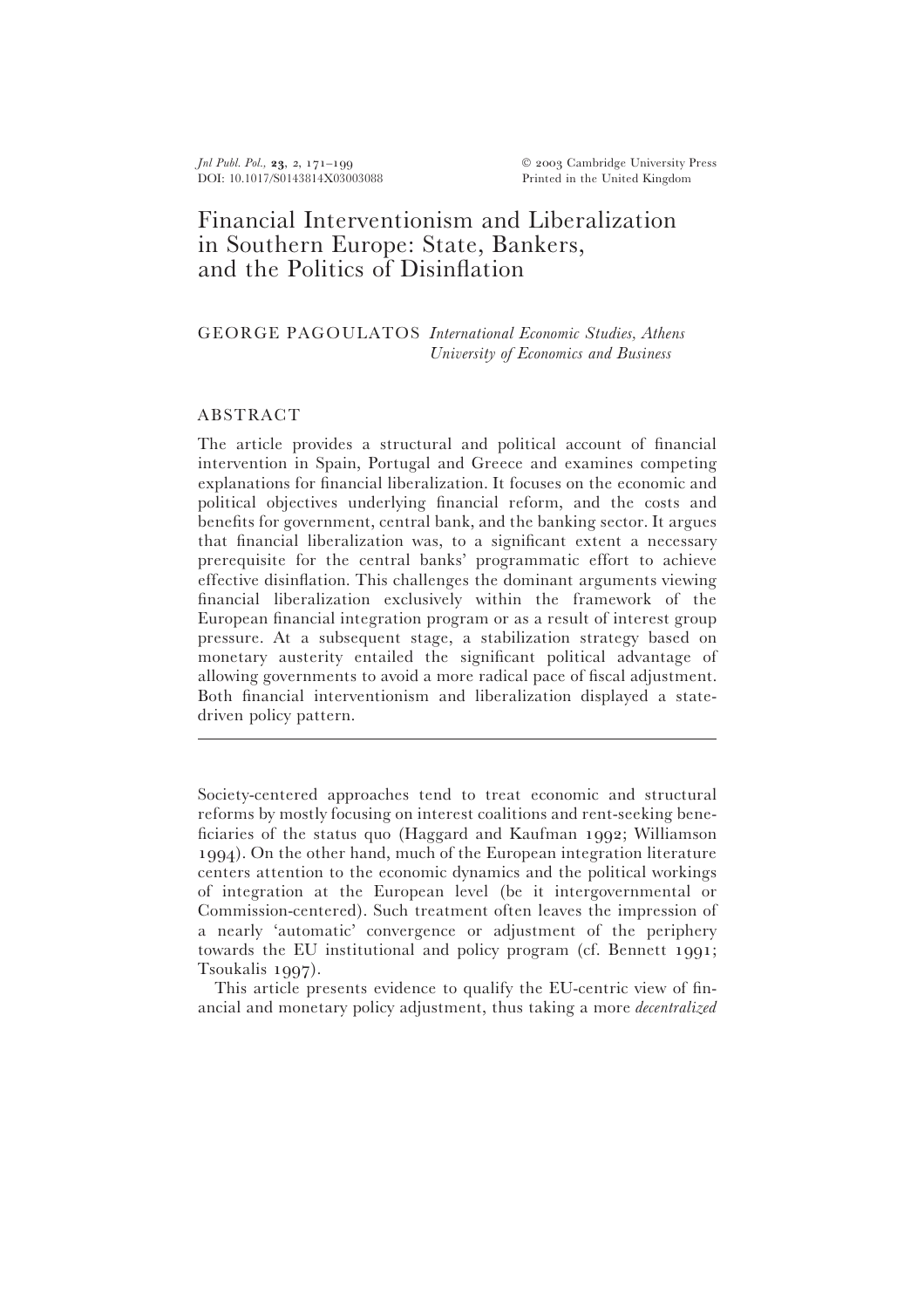cross-national standpoint. Contrary to the familiar tendency of almost singularly attributing financial liberalization to the European financial integration program, we shift attention to the important additional role of the domestic reprioritization of monetary policy objectives. On the other hand, the article takes a *centralized* view in drawing primary attention to the state-level objectives, both economic and political, that underlie financial reform. We thus take exception to the view that seeks to explain financial reform in terms of interest group pressure; instead we advance a more state-centric approach that stresses the central bank (CB) and government interest in financial adjustment. The main argument to be developed is that the CBs' effort to disinflate drove liberalization in all three countries, financial reform being a precondition for the effective implementation of monetary austerity. Moreover, under European, external, or purely domestic economic pressure, the governments of Spain, Greece and Portugal tolerated or embraced monetrary reform for its advantage in offsetting their own more reluctant pace in fiscal tightening.

### *The origins of financial interventionism in Southern Europe*

The Southern European (SE) postwar record of developmental state activism in finance was typical of financial and industrial interventionism in late industrializing centres (Haggard 1990; Wade 1990; Haggard and Lee 1995; Woo-Cumings 1999). To expedite industrialization and to offset market failures (lack of capital markets, undercapitalized private sector, an investment preference for speculative activities rather than manufacturing, inability of future profits to compensate for short-term losses, general information deficiencies) governments intervened in finance (Amsden 1992: 59). A first step, predicated on achieving some degree of monetary stability, was to draw public savings into the banking system. The next step was to encourage banks to lend long-term, and for that governments intervened in two ways. First, by creating specialized institutions like industrial development banks. Second, by requiring commercial banks (through lower fixed interest rates) to devote funds to private industrial investment or to long-term development loans or to state bonds for financing public infrastructure.

To facilitate growth, SE authorities decreased financial costs by suppressing lending rates. Through various interventionist instruments governments directed cheap credit to favoured sectors (industry, exports, small enterprises, agriculture) deemed 'productive', and discouraged the financing of 'unproductive' sectors (consumption, domestic and import trade, partly housing). As cheap credit was expansionary the authorities controlled its inflationary effects through direct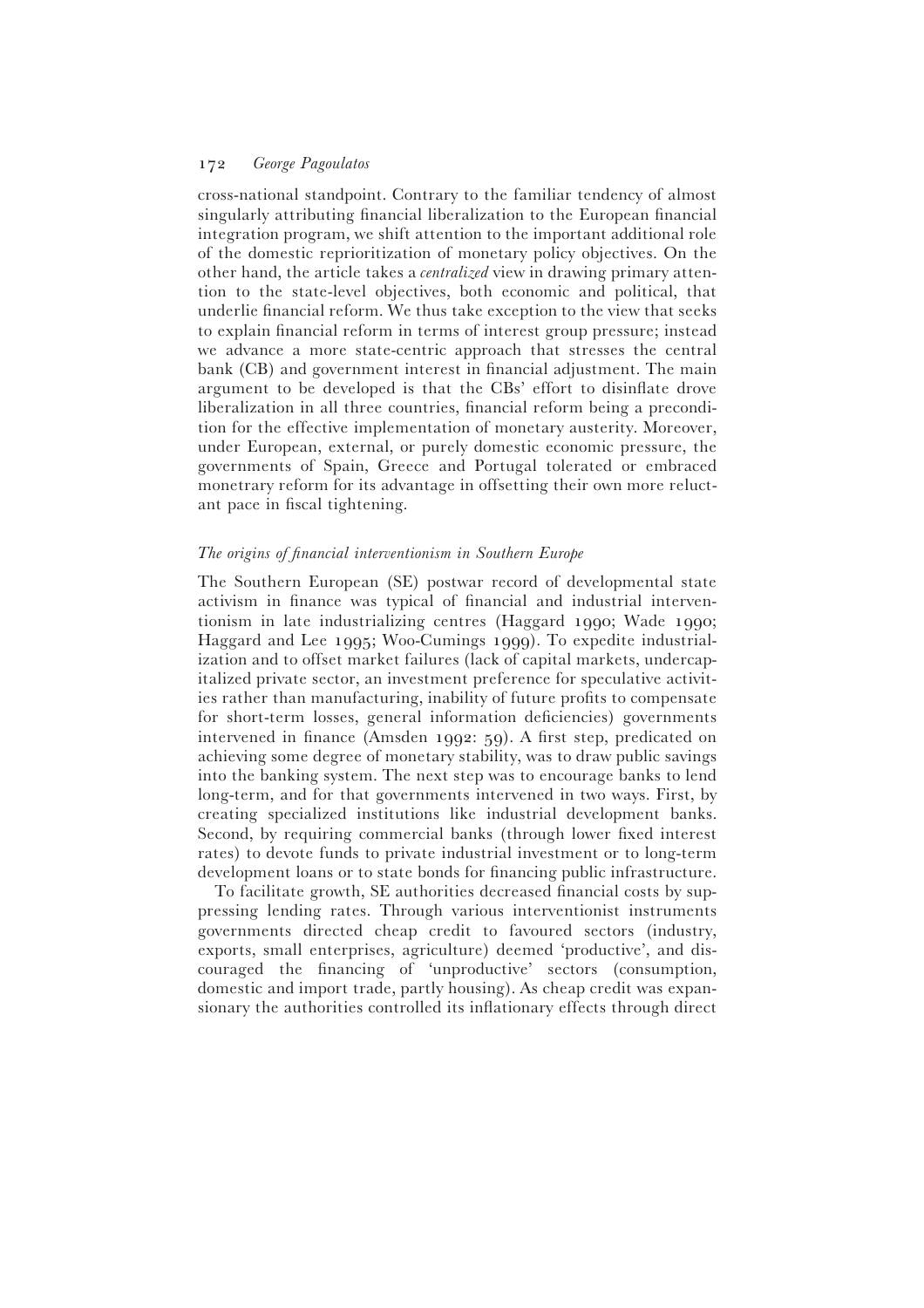instruments like credit ceilings, special reserve requirements and the occasional adjusting of interest rates.

Extending cheap credit to recipient groups over time conferred them considerable economic and political advantage. However, the establishment of financial interventionism to benefit industry, exports or agriculture did not come as an expression of these groups' power, in the sense that it would have existed even if such demanders were powerless, given the almost undisputed developmental doctrine of the time.<sup>1</sup> The interventionist financial institutions, universal as they were in their role of subsidizing manufacture, had more to do with the aforementioned state-directed strategy of development via industrialization, framed under the conventional developmentalist wisdom of the time, than with the bargaining power of national industrial sectors.2 Industrial demand for subsidized finance increased as a result of the higher emphasis on capital intensive undertakings and the extensive reliance on external sources of finance, all standard features of the state-sponsored model of import substitution industrialization (Haggard 1990; Haggard and Maxfield 1993: 299; César das Neves 1996: 341). These remarks are germane in allowing us to conceptualize financial interventionism as primarily state-led or supply-driven rather than society-led or demanddriven. This is not to say that the (particularistic) pressure of business firms and groups did not carry some weight when it came to the specific arrangements and policies of financial interventionism. Favoring large established oligopolistic industries over newcomers aimed to protect their oligopoly privileges also in exchange for their political support (cf. Ellis 1964: 191ff; Lukauskas 1997: 68). Similarly, subsidized credit was extended to farmers also in regard of their electoral scope.

Financial interventionism in Greece and Portugal until the early 1970s, being part of a developmentalist policy mix, was premised on monetary stability.<sup>3</sup> On the other hand, Spain's 'cheap credit' policies, especially over the 1960s, had resulted in persistent inflation (Prados de la Escosura and Sanz 1996: 368, 372; Pérez 1997). Overall, especially in the 1960s and up to 1973, SE economies grew at significantly higher rates than other European economies (Diagram 1). Apart from its promise in delivering industrialization and growth, financial interventionism entailed the formidable political advantage of granting state policymakers (via state corporatism or plain patronage) the ability to indirectly control the country's socioeconomic life. At the same time it allowed government-favored economic groups to translate their political links into privileged access to financial resources. Thus, overall, financial interventionism in SE served a function of political as much as economic stabilization and, quite notably, a particularistic mode of economic development.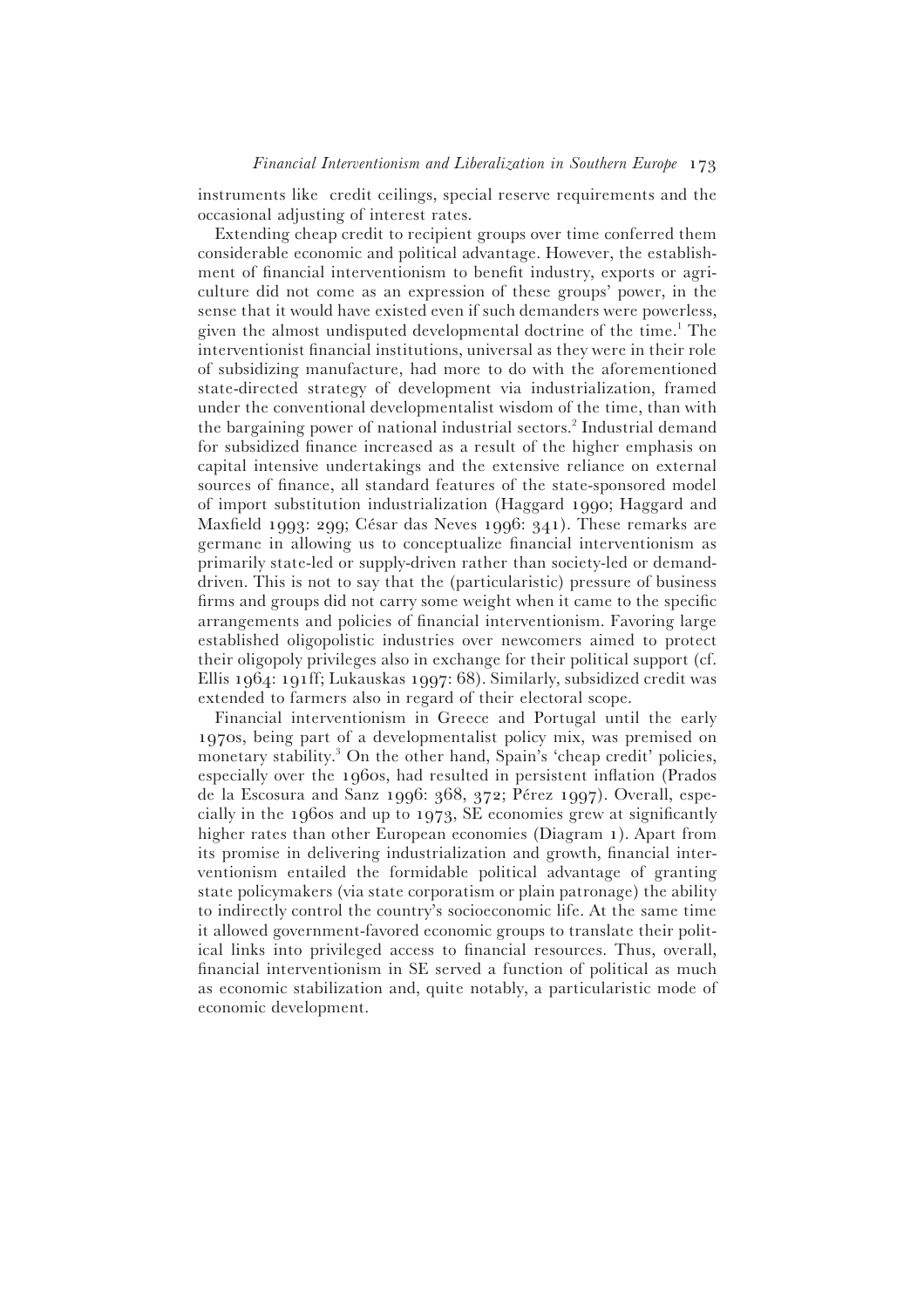

DIAGRAM 1. Real GDP growth.

DIAGRAM 1. Real GDP growth.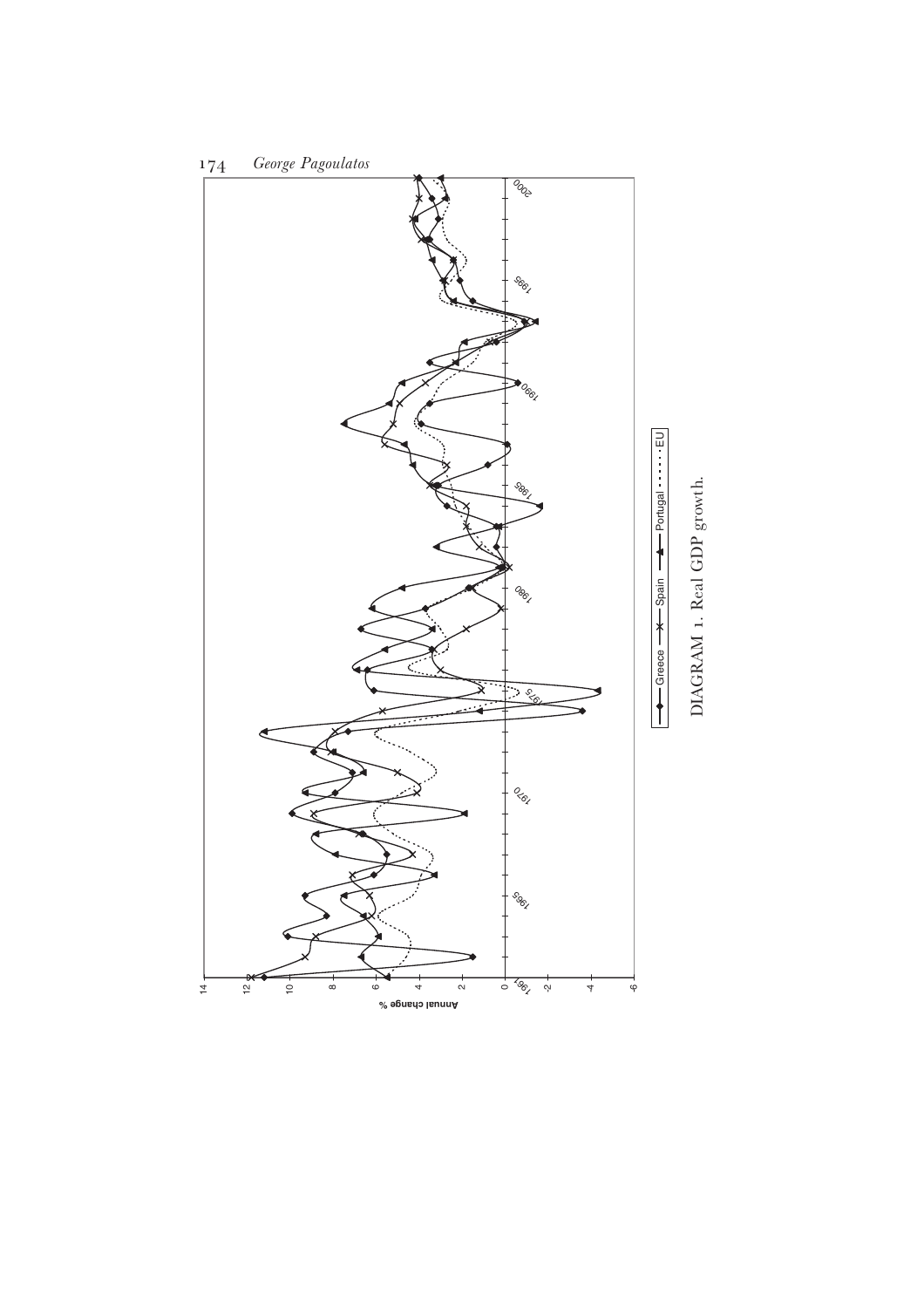Finally, postwar financial interventionism, operating in protected credit-based systems, benefited the banking sector. All three countries had cartelized banking sectors reigning over heavily underdeveloped financial markets; financial interventionism helped consolidate the sectors' oligopolistic structure. Despite suppressed lending rates to favored categories and relatively high reserve requirements, banks retained considerable profit margins resulting from the lack of competition. These were expressed in the form of suppressed deposit rates or high commissions and other administrative expenses charged by commercial banks. A study of the Greek banking system in the mid-1960s estimated such charges at the levels of 40% of the overall weighted average of lending rates (Ellis 1964: 55). Thus, under financial interventionism postwar banking sectors prospered. In Portugal, total banking sector assets between 1947 and 1973 expanded at an average annual rate of 9% in real terms (Reis 1994: 824), and parallel were the growth rates in Spain and Greece.

### *Democratization and the crisis of interventionism*

The first steps away from financial interventionism were initiated under grave concern over its inflationary effects during the 1970s. The combination of recession and democratic transition in Spain, Greece and Portugal post-1974 exacerbated the adverse effects of financial interventionism. Democratization brought an upsurge of socioeconomic demands for extensive redistribution. This coincided with the need to cushion the effects of recession amidst generalized industrial crisis. A common strategy prevailed of consolidating democracy through expanding public sector and catching up with the levels of social spending of advanced European countries (Maravall 1993; Gunther et al. 1995). Thus SE economies responded to the stagflation shock of 1973–74 with significant fiscal expansion. Since budget revenues remained more or less inelastic, government borrowing, financed by the banking system, covered public sector expansion. The monetization of public deficits, combined with the extension of credit at negative real interest rates, further fuelled the escalating inflation. Though SE monetary policymakers tried to strengthen monetary policy and gradually shift to positive rates, the combination of a stagflationary environment with democratization made government authorities very reluctant to allow interest rates to rise in parallel with inflation. Still within the realm of the interventionist paradigm, monetary authorities attempted to confront the inflationary crisis through adjusting the available direct monetary policy instruments such as quantitative controls, special reserve ratios and compulsory investment requirements. By the late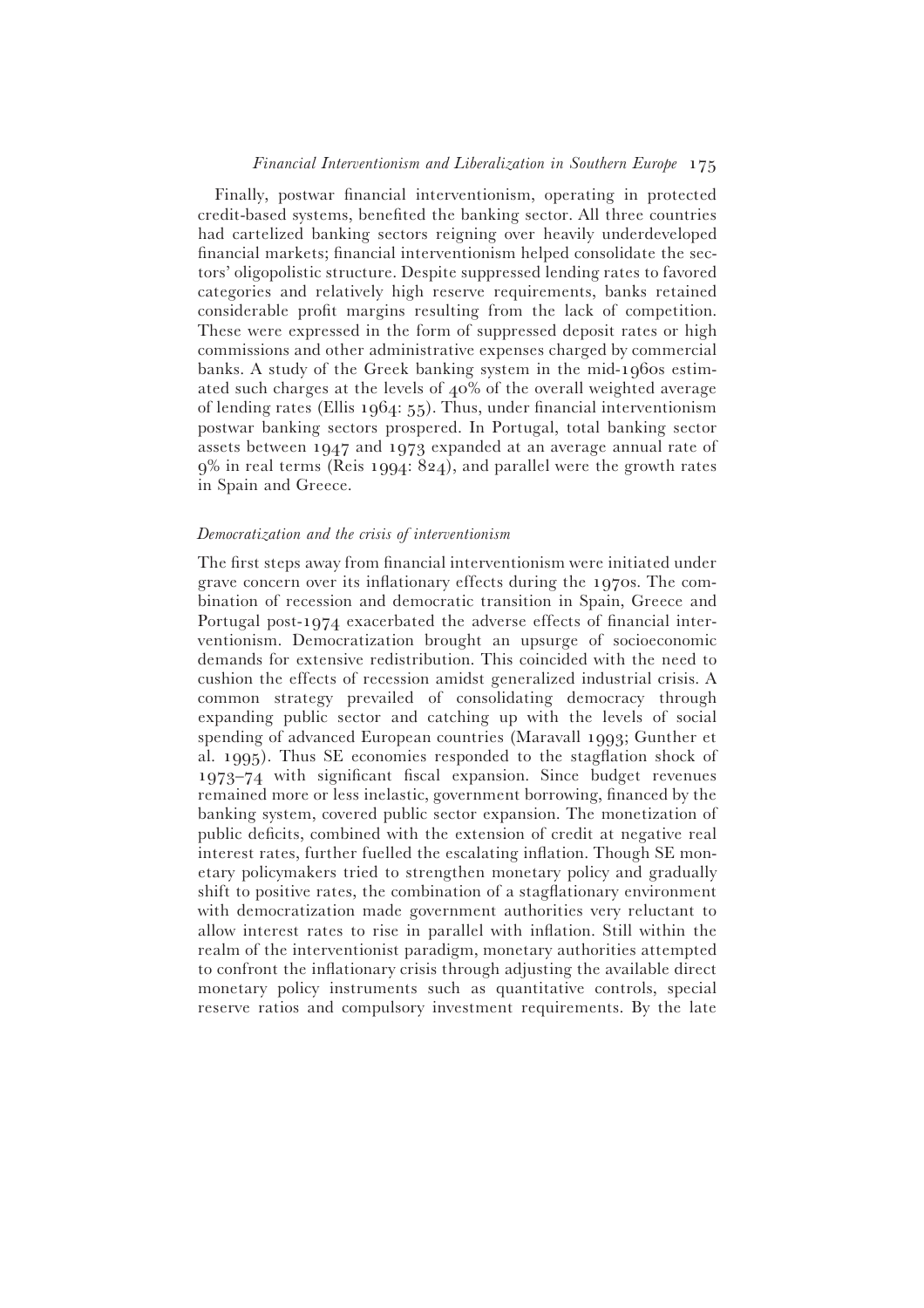1970s monetary policy remained tied to a countercyclical logic; any upward move of interest rates was aimed at curtailing demand, while at the same time fiscal expansion sought to stimulate the economy out of recession (eg, OECD, Spain 1981: 19–20).

Indicative of a standard pattern of learning and paradigm shift (Hall 1993), liberalization in SE was a gradual process. It began with the monetary authorities recognizing the undesired effects of the interventionist system, attempting to respond by utilizing the available instruments, then gradually replacing those instruments until finally abandoning the entire interventionist system and paradigm.

From a political standpoint, and contrary to financial interventionism (which both from a demand and a political supply side is far easier to understand), financial liberalization in general poses something of a puzzle. As summarized by Haggard and Maxfield (1993: 314): 'why would politicians and the recipients of subsidized credit opt for a market-based system of credit allocation that typically entails higher interest rates and over which they have less control?' The rest of the article reviews proposed expanations of domestic financial liberalization, providing evidence that will help evaluate their explanatory relevance for Southern Europe.

### *Accounting for domestic financial liberalization: the 'external constraint'*

The mainstream argument views the European financial liberalization and integration program as a principal driving force for domestic financial liberalization in SE.4 This can be called the 'external constraint' argument, broken down into two distinct propositions. One refers to the 'objective' constraints derived from the transformation of the international economic regime and from the dynamic of financial liberalization, integration and globalization. Indeed, the economic backdrop to liberalization can be traced in the momentous changes in the international political economy after the 1960s and especially during the 1970s. The changing international context entailed a new set of external economic constraints to which small open European economies were pressured to adjust. Changes included the exponential increase of capital mobility, the collapse of the Bretton Woods system of fixed exchange rates that had underwritten monetary stability in Europe, followed by the oil crises and stagflation of the 1970s.

Over the 1970s and 1980s international capital movements were gradually liberalized. The new financial environment engendered a logic of competitive deregulation, pressing smaller economies which had not yet liberalized their capital account to do so (Frieden 1989; Helleiner 1994; Eichengreen 1996; Forsyth and Notermans 1997; Sim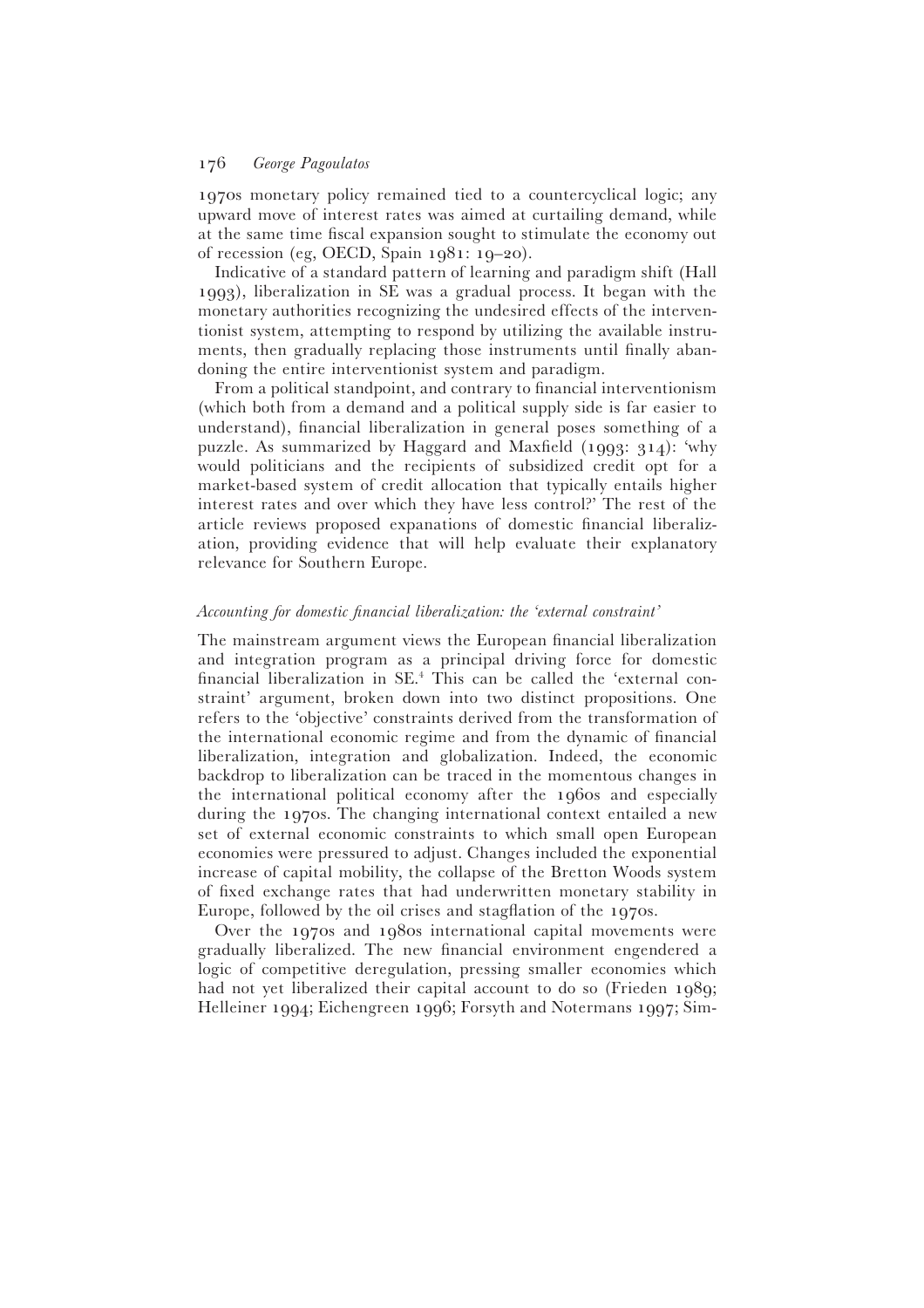mons 1999). To crudely summarize the rationale of domestic financial liberalization: if real interest rates remained negative or at lower than market levels, and the national financial system was not competitive and efficient enough, then (when capital controls were lifted according to the EU program) savings would flow out and the payments balance would collapse. Thus, the capital liberalization prospect necessitated the completion of domestic financial liberalization as a necessary prerequisite. The other compoent of the 'external constraint' refers to the particular 'positive'' institutional obligations imposed by the European single financial market program. As a subsequent wave of institutional reform came the Economic and Monetary Union (EMU) program, the entry into which was contingent on the SE currencies' participation in the European Monetary System (EMS). The combination of liberalized capital movements and stable exchange rates necessitated the full alignment of national monetary policies behind EMS even for those EC/EU member states that had not yet entered EMS (Branson 1990; Eichengreen and Frieden  $1994$ .<sup>5</sup>

There is certainly great power in the external constraint argument for Greece and Portugal, which began to deregulate credit in the second half of the 1980s under the unambiguous prospect of the single financial market. However, Spain had already initiated liberalization from the first half of the 1970s, long before preparing to open its capital account.<sup>6</sup> At that time any current account shortfall could still be confronted by tightening capital controls and (at least theoretically) by raising interest rates (Gros 1993: 149ff). In that sense the Spanish experience constitutes something of a paradox, for three main reasons, relating to the international, the domestic and the sectoral level respectively. First, reforms were initiated before the external constraint associated with capital liberalization had begun to take effect. Second, they unfolded in the context of Spain's transition to democracy, which was politically unpropitious for structural reforms (cf. Bermeo 1994). And third, they were implemented despite the opposite interest of powerful sectoral players such as private banks (Lukauskas 1997: 2). So the external constraint argument appears convincing in the cases of Portugal and Greece, but less so in the case of Spain.

Two distinct approaches (Lukauskas 1997; Pérez 1997) have been proposed to explain Spain's adoption of financial liberalization given its divergence from the external constraint rule. Both approaches refute the so-called 'public interest' argument, which would attribute reforms to their merits of higher economic efficiency, as recognized by policymakers (cf. Toma 1991). Following a public choice approach, Lukauskas argues that it was the exact conditions of transition to democracy, with the large, broad-based national parties they involved, which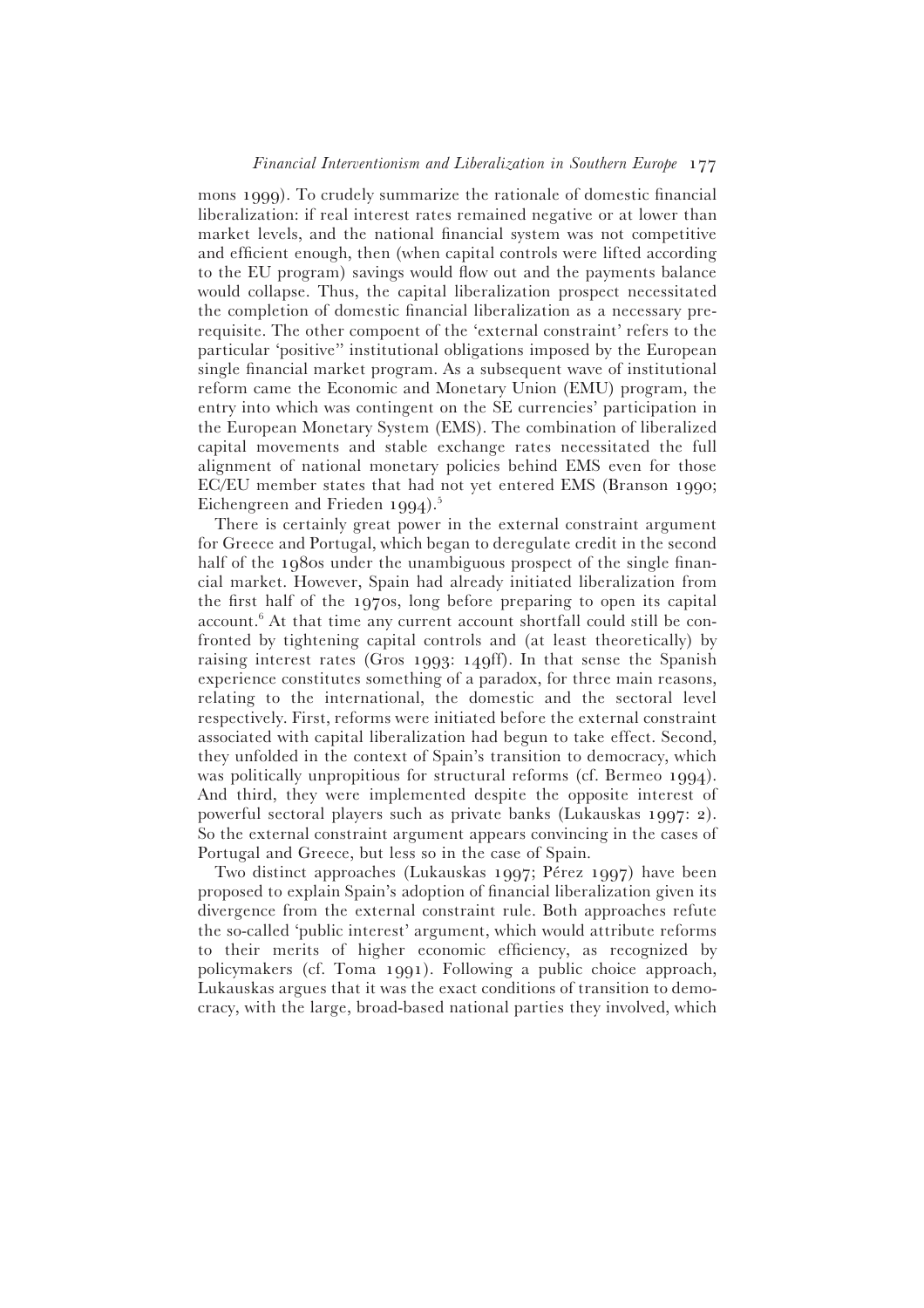created a 'new reward structure' for government policymakers against particularism. This made 'the supply of public goods, like strong economic performance, more attractive and a narrow defense of special interests less tenable as a political strategy because leaders had to compete against opposition parties for the support of a heterogeneous array of voters to stay in power' (Lukauskas 1997: 3).

This line of argument raises at least two substantial objections. First, government policymakers cannot be treated as a single unitary category. Depending on ideological predispositions (more or less pro-European or free-market oriented, and so on), the exact office held (a 'spending ministry' as opposed to a 'financial ministry' [Haggard and Maxfield 1993: 296]), and individual political strategies (clientelistic versus reformist), policymakers' interests may substantially diverge (cf. Peters 1995; Weller et al. 1997).

Second, the political advantage conferred by economic efficiencymaximizing strategies is highly dubious given the significant time lag with which the effects of a more efficient allocation of resources can be manifested. Whether diminished inflationary expectations or an increased allocative efficiency of the financial system, such public goods can become visible after a period of time that most probably outlasts the electoral cycle of a government term.7 Thus, if the beneficial effects of financial liberalization were what policymakers were targeting, then one should see this as substantiating a 'public interest' rather than a 'public choice' argument.

The Greek and the Portuguese cases of belated and reluctant reform undermine the counterintuitive argument that financial liberalization could be instigated by political reward-maximizing concerns of policymakers of the type described above. Both countries went through parallel transition paths, and yet were late in liberalizing. Though inflation in these countries was not yet as entrenched as in the Spanish case, the pursuit of economic efficiency – if rooted in 'universal' utility calculi as public choice accounts tend to assume – should have characterized the intentions and acts of Greek and Portuguese postauthoritarian government policymakers as well. In fact, the state ownership of the majority of the respective national banking sectors would have allowed Greek and Portuguese government actors to reap the expected economic benefits of early liberalization while at the same time retaining a considerable degree of indirect control over credit policies. However, despite what were certainly reformist pressures from their CBs, neither the Greeks nor the Portuguese deregulated until well into the second half of the 1980s and then mostly under 'external constraint' pressure, as already remarked. If Lukauskas' explanation can claim broader validity one should expect to see the Greek and Portug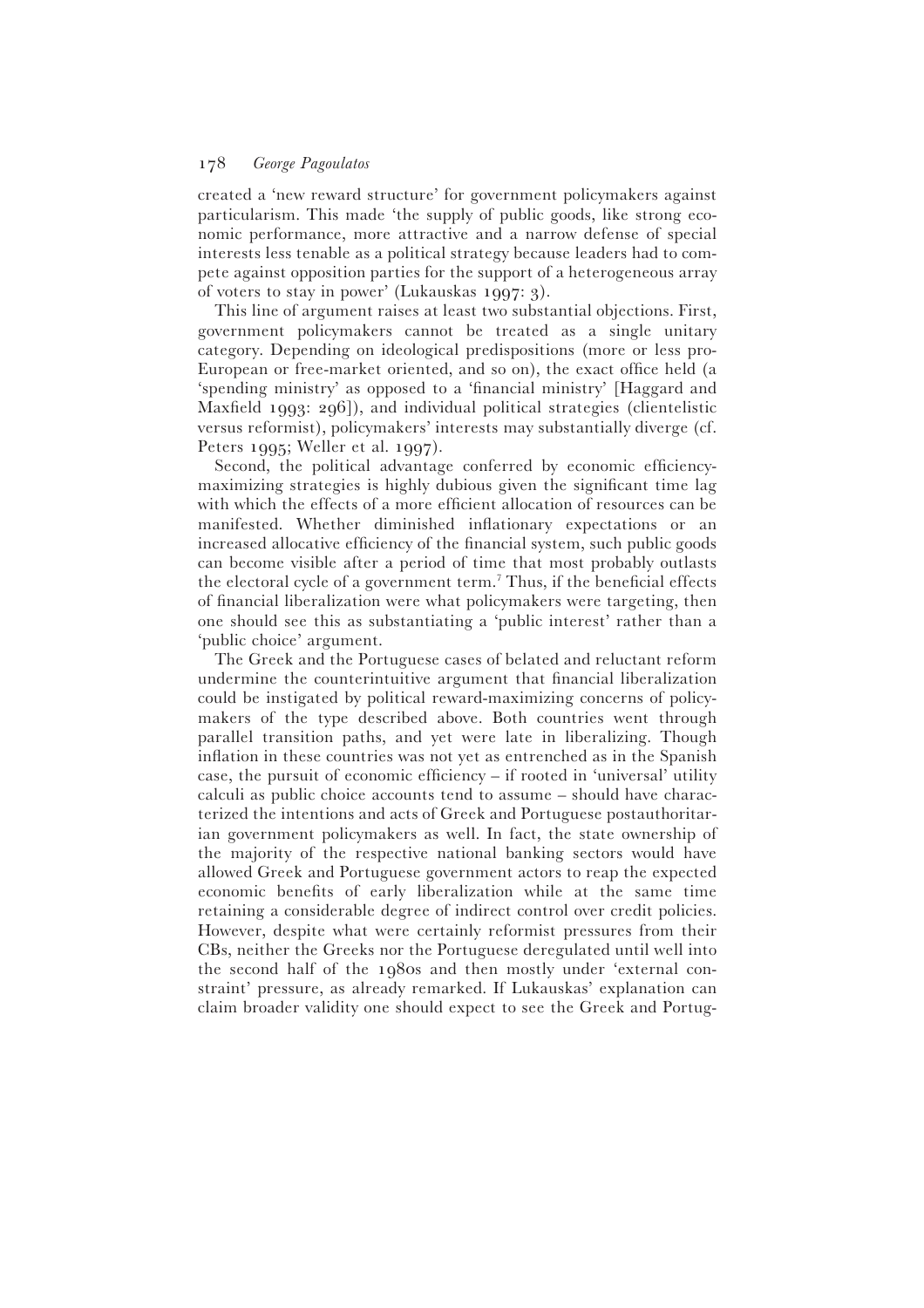uese governments resorting to financial liberalization with far less reluctance than they did, and one would not expect such bold divergence between Spain on the one side and Portugal/Greece on the other.

## *'Public interest' and 'banking collusion'*

Pérez's powerful refutation of the 'public interest' argument appears more convincing. While agreeing with Lukauskas that liberalization was viewed negatively by the cartelized and privately controlled Spanish banking sector, she rightly focuses attention on the main promulgator of reform, the Bank of Spain. She thus regards the shift of monetary and financial policy in the early 1970s as the aftermath of the ascendance, during the 1960s, of a group of CB neoliberal reformers who gained power over the regime's technocratic planners (Pérez 1997: 88–9). The CB's ambition to weaken the government's financial interventionism and expand its own control over monetary policy led it to take advantage of the democratic transition period in advancing its reform agenda. To that aim, the Bank of Spain established a 'working alliance' with the banking sector, which resulted in serious concessions in the implementation of financial reform. These concessions allowed banks, after liberalization, to reap very high profit margins at the expense of industrial borrowers (Pérez 1997; cf. Lukauskas 1997: 164).

The possible counter-argument to this thesis suggesting a CBbanking sector collusion (for simplicity: the 'banking collusion' argument) is that it is premised on overstating and understating two sets of factors respectively. Overstated is the importance of the CBbanking elite accommodation, as it disregards the 'objective' reasons why the Bank of Spain should 'normally' treat the banking sector favorably, that is a CB's stake in the strength of the banking system. And understated are the macroeconomic circumstances in Spain that necessitated a monetary strategy of effective disinflation predicated upon financial liberalization.

One way of understating the 'objective' surrounding circumstances is by toning down the pragmatic (as opposed to ideological) component of monetary reform.8 Parallel liberalizing concerns were preoccupying other SE CBs too. For example, the Bank of Greece's motives could hardly be characterized as ideological, especially given the role of its administration under governor Zolotas in devising the country's system of financial interventionism over the 1950s and 1960s (see Zolotas 1965; Halikias 1978). The entrenched inflationary effects of interventionism, visible even before the 1970s stagflation crisis, were the principal underpinning of the Spanish shift. Any effort to curtail these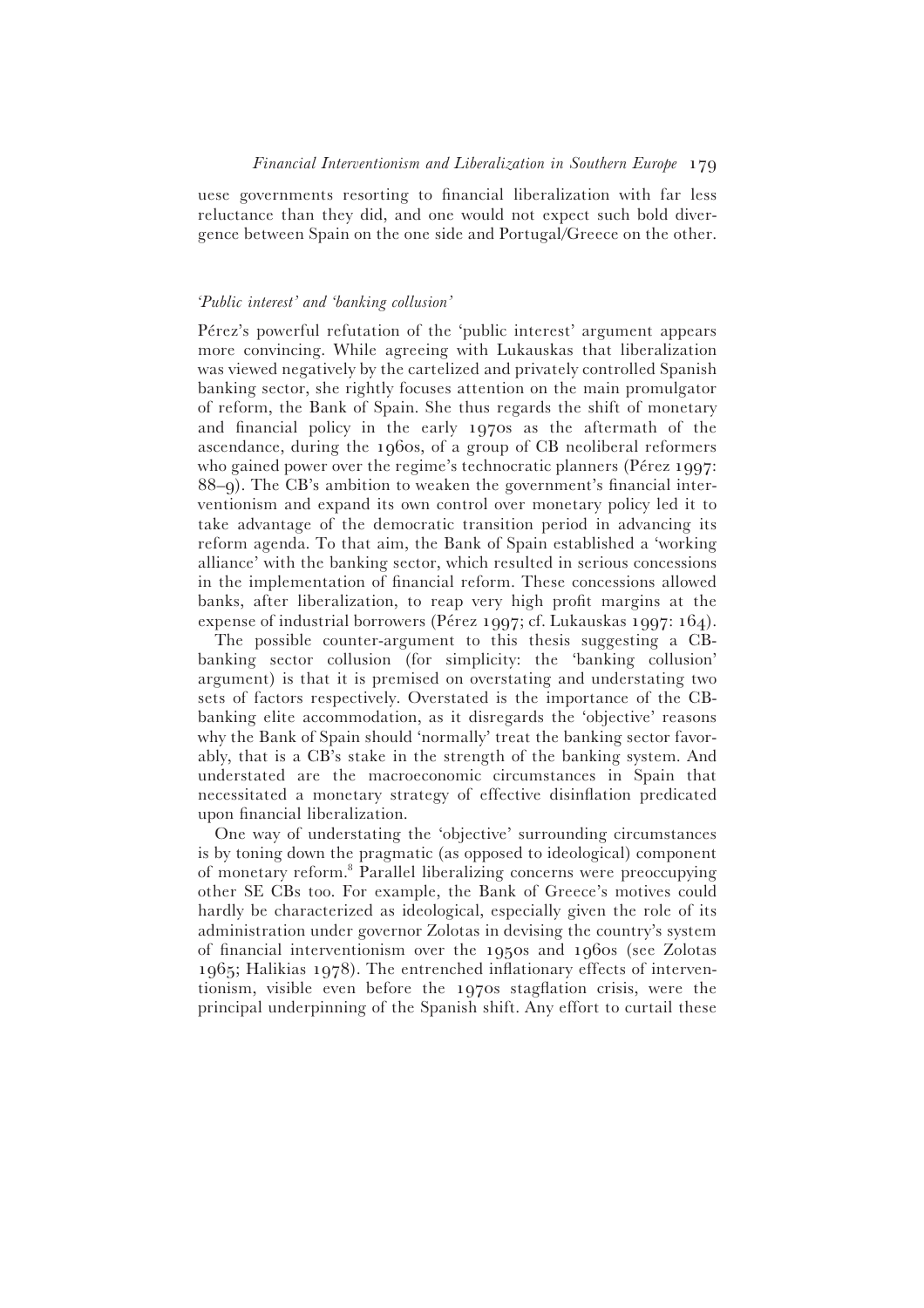effects and allocative distortions through liberalization would be not only fully compatible with a CB's role as guardian of price stability, but also proportionate to the severity of the inflationary effects of 'cheap credit'.9

Indeed, as Diagram 2 indicates, the inflationary effects had become evident alredy since the 1960s. Inability to control inflation – especially at a time when Greece and Portugal were delivering a more auspicious combination of price stability and economic growth – amounted to a CB failure in obtaining its chief institutional objective. The growing signs of economic unsustainability of the interventionist model (including an abrupt recession in the late 1960s and an alarming balance of payments shortfall) followed by a salient banking scandal (the Matesa affair) offered adequate economic justification for the Bank of Spain policy shift. The Matesa affair only served to demonstrate the sustained misuse of administered credit and to discredit its government defenders (Pellicer 1993: 24; Tortella 1994: 872–3). Thus the Bank of Spain's effort to generate the operational preconditions for satisfying its objective of monetary stability should be characterized as fundamentally pragmatic, even if conceptually framed by the ascending (monetarist) technocratic discourse of the time.

The corollary of understating the economic factors that necessitated monetary and financial reform is to overstate the political intentions, interest coalitions, and collusive strategies followed by the protagonist of reform, *in casu* the Bank of Spain. Thus Pérez greatly emphasizes the gains Spanish banks reaped as result of the particular pattern of credit liberalization: the reluctance to allow in foreign banks, and the lifting of interest rate ceilings and liberalization of commissions that allowed banks to enhance their profit margins, passing on the costs of their cartelized behavior to their industrial borrowers. Though these are valid points, one should view them in the mitigating context of the previous Franquist corporatist tradition of instrumentalizing banks for financing industry. Indeed, state-driven industrial activism had resulted into the banks' extensive industrial portfolios and preferential, nondiversified lines of credit to specific industries, which eventually helped translate the 1970s economic and industrial crisis into a banking crisis. Other West European industrialized countries too, including Greece and Portugal, underwent similar industrial crisis in the second half of the 1970s, their industries suffering a financial shock from which they were rescued by the state undertaking their debts. However, the Spanish banking system, whose banking model of industrial activism was more pronounced, was harder hit.<sup>10</sup> This, in the eyes of the Bank of Spain, justified a pattern of financial reform that would also allow banks to accumulate the necessary profits so as to recover from the crisis.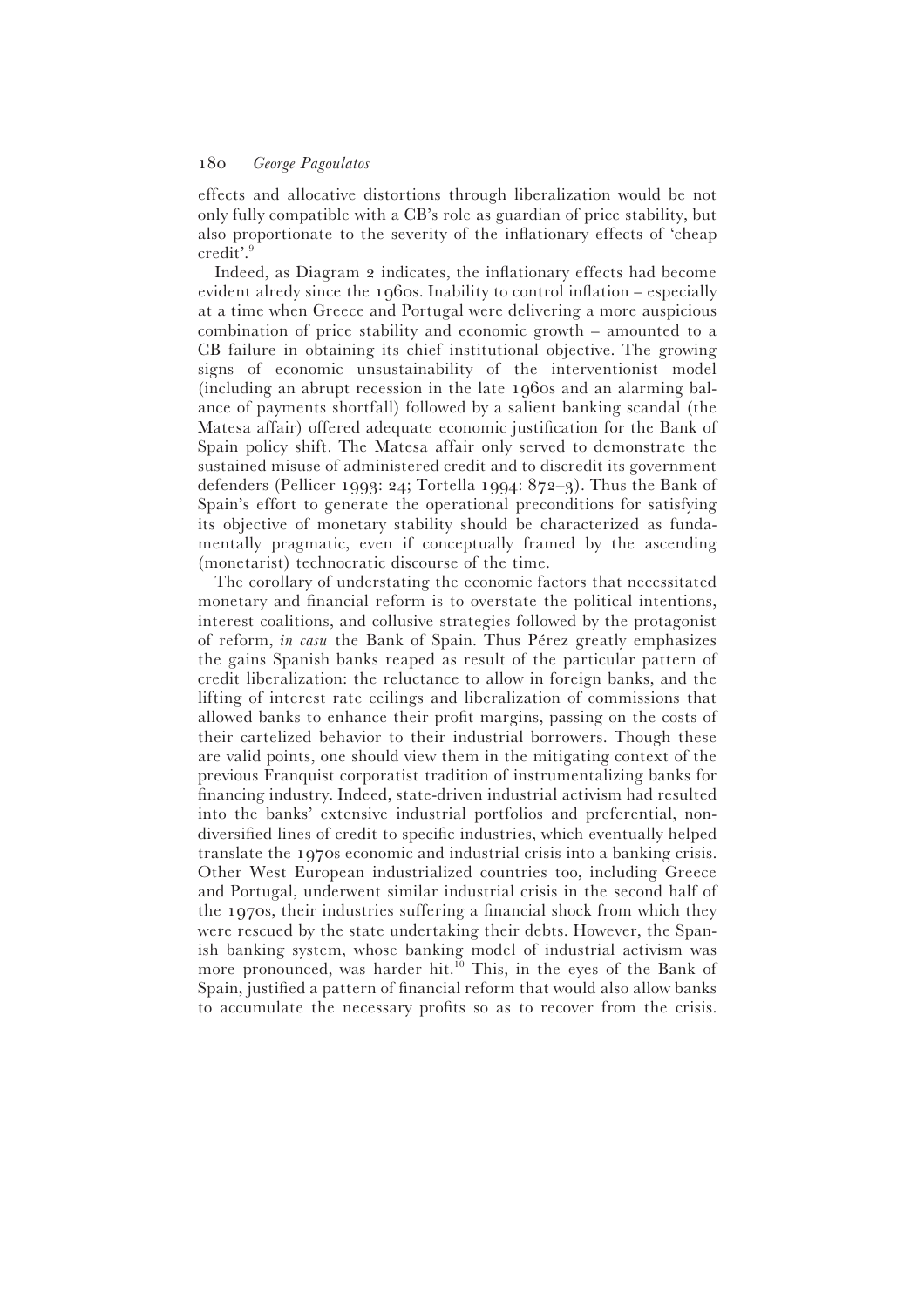

*Financial Interventionism and Liberalization in Southern Europe* 181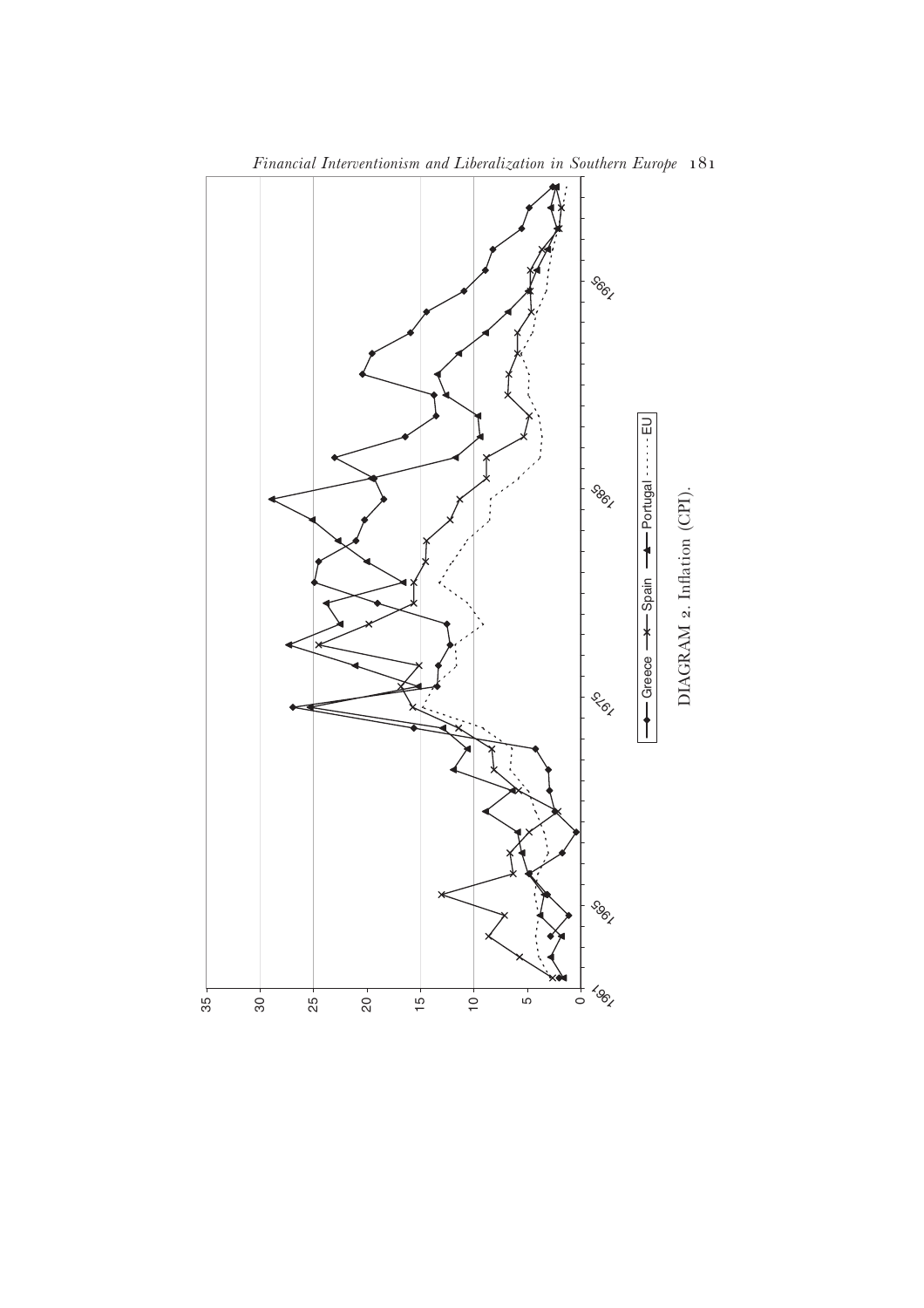Several authors in general have affirmed the elective affinity of CBs with their banking sector constituency (Woolley 1984; Moran 1984; Goodman 1992). Indeed, by their institutional role, CBs are chiefly responsible for the 'well-being' of their national financial and banking sectors (Goodhart 1995: 210). This task became even more demanding especially over the 1980s under the imminent prospect of competition by other more robust and efficient EU banking systems. In other words, the project of strengthening the banking sector via credit deregulation need not presuppose banking sectoral pressure on any collusion with the CB, but only the latter's ability to pursue its institutional objectives of banking systemic strength and stability. This argument substantially weakens the banking collusion thesis for the case of Spain, and even more so for Greece and Portugal. It would indeed be even less convincing to claim that the politically weaker, government-subservient, statecontrolled banking sectors of Greece and Portugal could have the bargaining clout to effectively push through their demands.<sup>11</sup>

That the 'banking collusion' argument is substantially overstated at the expense of the objective constraints surrounding the Spanish financial system and economy can be inferred if one looks at the development of Spanish credit policies compared to the rest of the EU. It was only after 1985–86 that real credit rates or financial costs for industrial firms notably began to diverge upward from the EU standard. Only toward the end of the 1980s Spanish banks began to exhibit overall higher rates of profitability – though more in return on assets than in terms of return on equity, indicating the higher provisions following the banking crisis (OECD 1992). So the emergence of Spanish banks as beneficiaries of liberalization only became a salient feature towards the later stage of reform. In any case, the increase of financial costs for business has been noted as a typical direct aftermath of credit liberalization (Caprio et al. 1994: 426). Like in Spain, credit costs rose both in Greece and Portugal from the late 1980s through much of the 1990s, before intensifying banking competition, the development of financial markets, and the reduction of inflation as part of EMU nominal convergence allowed real interest rates to decline (Diagram 3). By mislabeling a transitional cost as a long-standing redistributive one, one can easily underestimate the reform's longer-term efficiency objectives, as vindicated by the visible improvement of SE macroeconomic indicators over the 1980s and 1990s in terms of growing convergence with the EU.

Looking at rising bank profitability post-liberalization one could easily elicit the conclusion that liberalization from the second half of the 1980s and into the 1990s benefited SE credit institutions. However, this only occurred to the extent to which it also served the CBs' own policy objective of allowing their national banking sectors to recover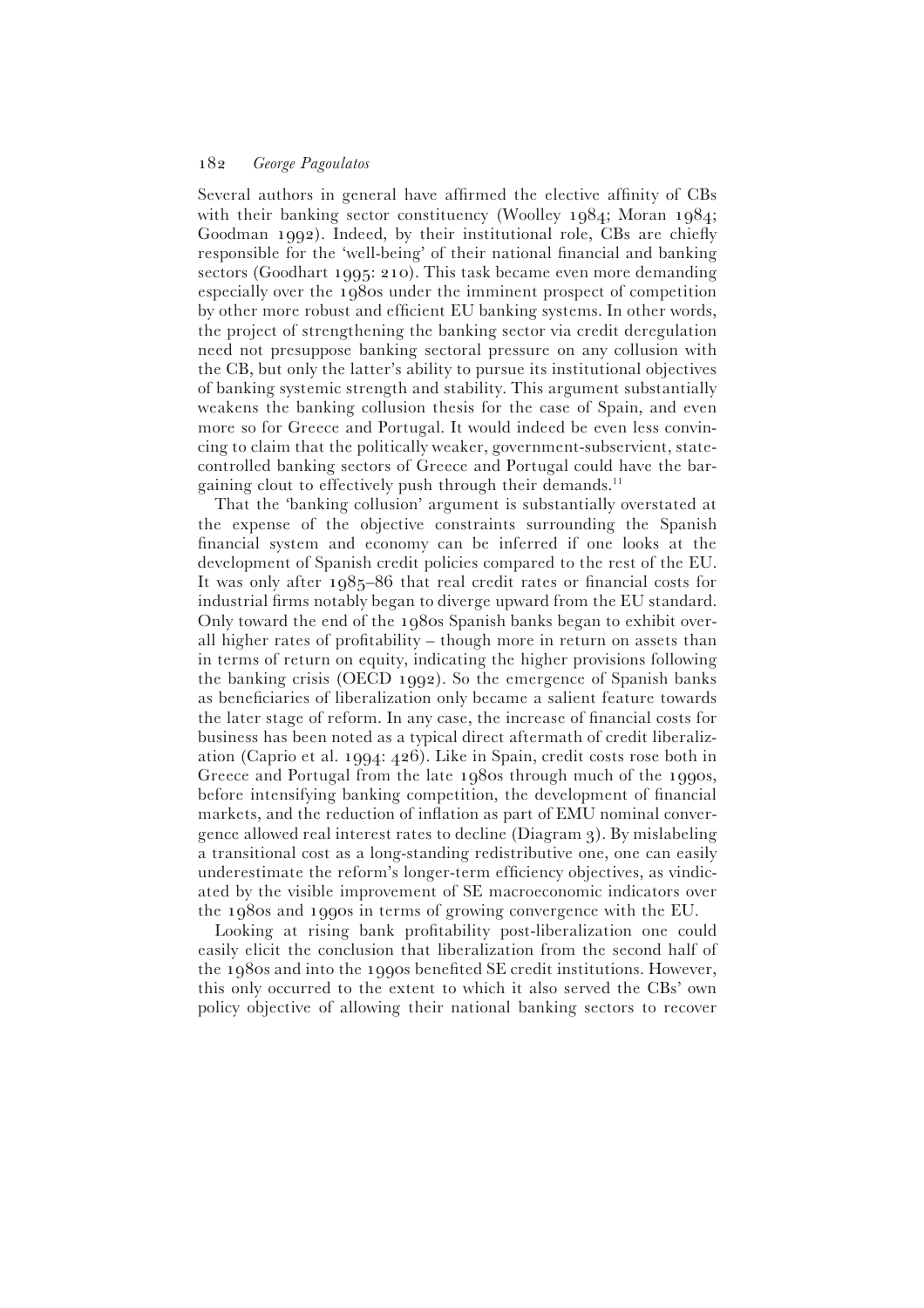

DIAGRAM

3. Real lending rates.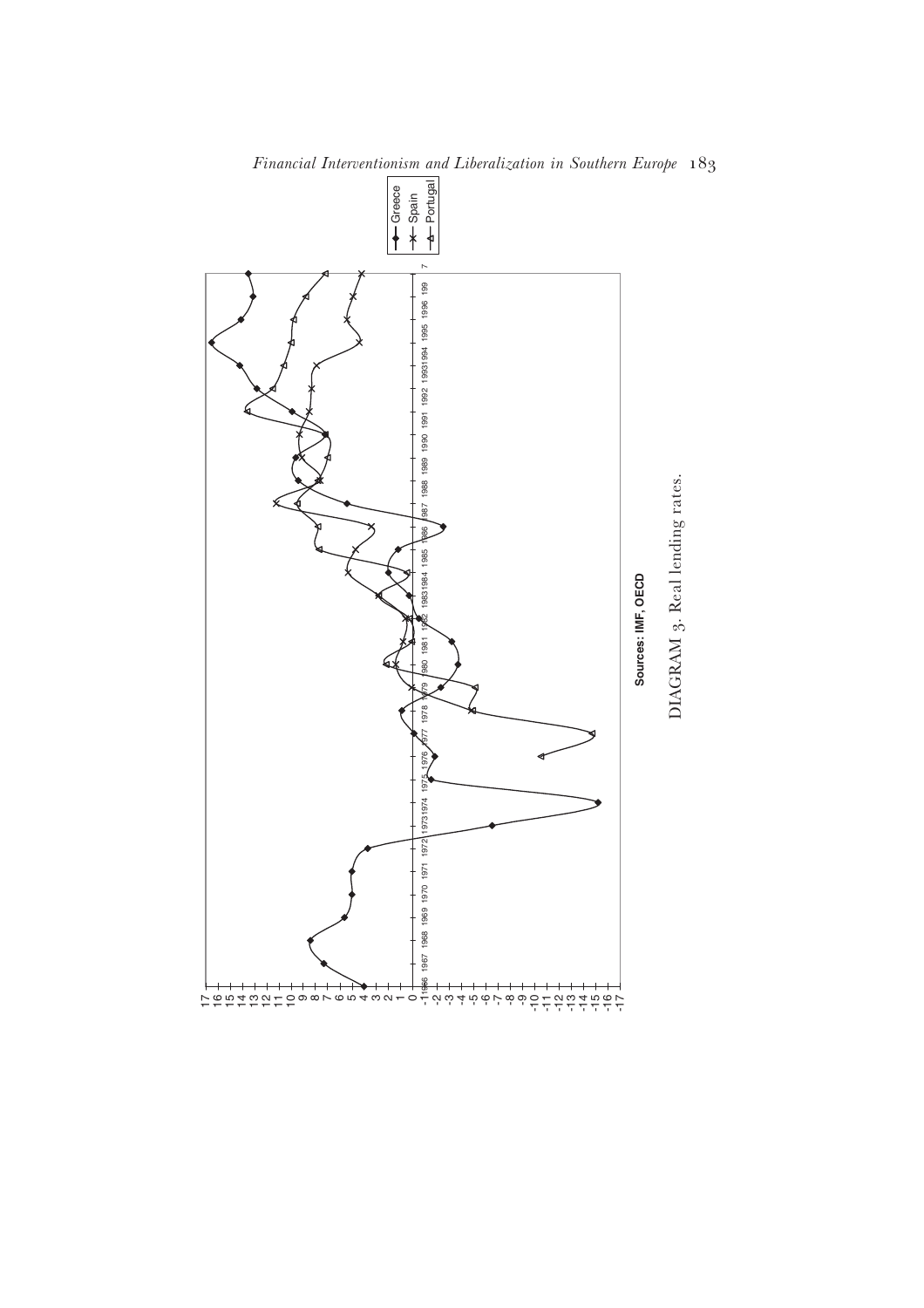from accumulated bad debts, overhaul their balance sheets, offset structural weaknesses, meet the EC capital adequacy requirements, and successfully compete with the more advanced banking sectors in the single market. In that sense, of allowing banks increased profitability and strength, SE CBs tolerated high interest rate spreads (the difference between lending rates and deposit rates), especially since they were highly compatible with their own monetary austerity strategy, as will be seen further below.

### *Sectoral interests and state-driven reform*

Generally speaking, and referring mostly to capital liberalization, the beneficial effects of liberalization on financial sectors have given rise to the argument that reform often occurs under pressure on the part of the financial and banking sector. Powerful and internationally competitive financial sectors in countries with established financial markets (US, Britain, Germany, the Netherlands) were indeed a principal source of liberalization pressure, as financial interests were eager to enlarge the circuit of capital and volume of transactions and to capture wider profit margins (Kurzer 1993: 22–3).

However, financial markets in Southern Europe were credit-based (Zysman 1983) and heavily underdeveloped, and the national banking sectors were relatively weak, overprotected and domestically oriented (Gibson and Tsakalotos 1992). Thus they were anxious over the potential effects of capital liberalization, which would be inconceivable anyway before domestic liberalization had been sucessfully completed. While SE banking sectors favored the abolition of restrictions on their portfolios and policies (such as obligatory investment requirements, credit controls and interest rate ceilings) they feared that liberalization could erode their comfortable oligopolistic margins, forcing them to compete with each other and with far more efficient European banks. Hence, initially they were reluctant if not negative towards reform, especially state-controlled banks of Greece and Portugal.12 Thus it was not banking pressure that brought about financial liberalization.

All that said, liberalization did eventually serve the interests of domestic financial and banking sectors, vesting them with considerable strength. On the aftermath of liberalization, and despite the competition by non-bank financial institutions, banks throughout Southern Europe reaped remarkable profits by colonizing the new financial markets and institutions (Edey and Hviding 1995: 15ff; OECD 1997). Liberalization (especially after capital movements were freed in the first half of the 1990s) overall advanced banking interests by lifting imposed restrictions and multiplying profit opportunities. The recourse of gov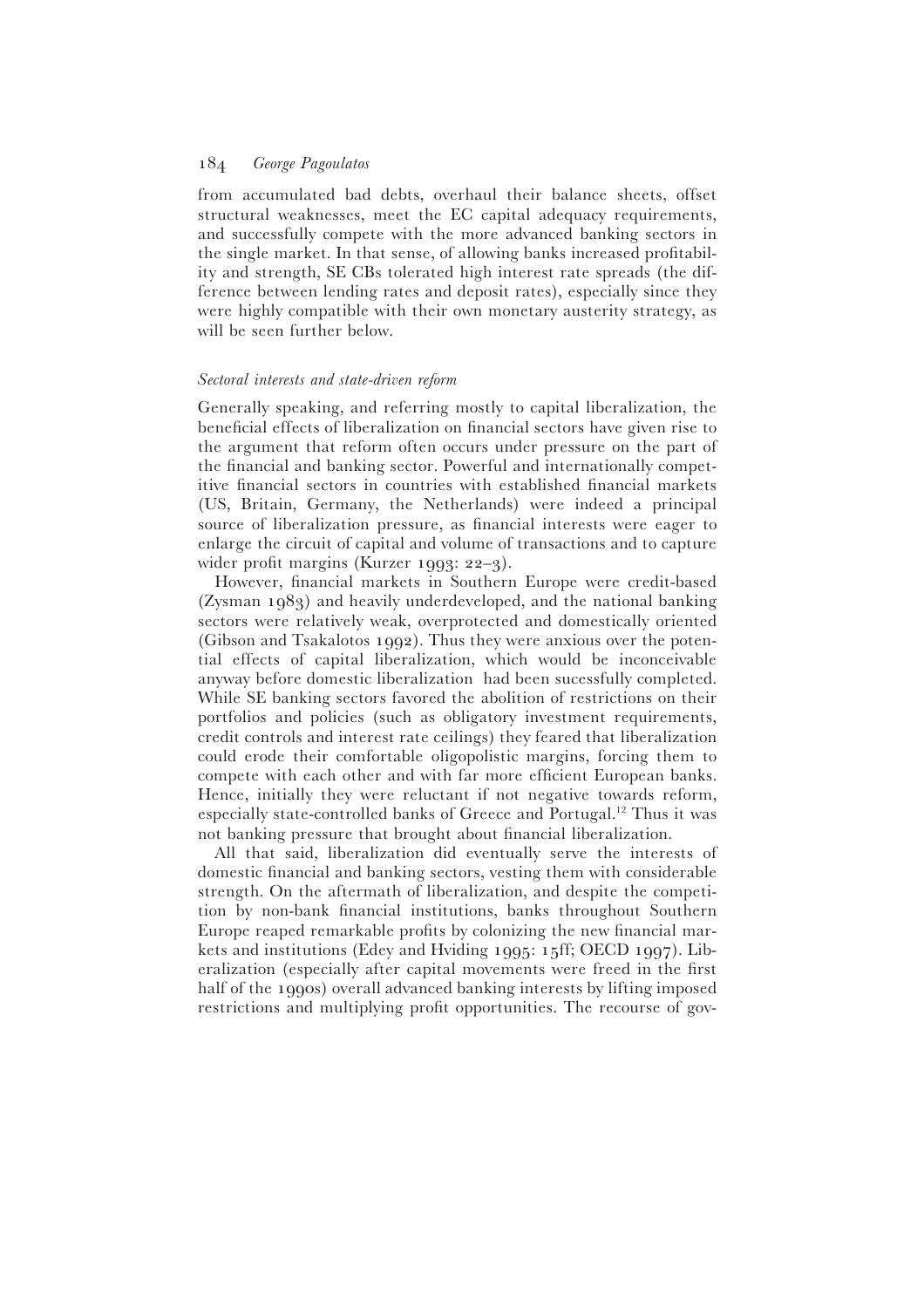ernments to public debt markets enhanced the banks' bargaining power, given their role as principal buyers of government paper. They were able to place their assets on risk-free government securities, and negotiate not only market rates but also other significant concessions (underwriting privatization schemes, providing counterpart finance to large-scale infrastructure projects, etc).

Given these prospective benefits, CBs often relied on their national banking sectors as strategic allies for certain liberalization measures also favored by the banks, especially given the retentionist pressures on the part of socioeconomic beneficiaries of financial interventionism. That, clearly, is different from saying that the CBs' deregulation program was overall molded so as to serve banking interests. Under this framework, the accommodation of banking interests by CBs should not be viewed as indicating CB susceptibility and thus weakness vis-à-vis banking pressures, but quite the contrary, as expressing CB strength in advancing its own policy objectives.

The banks' role was more important when it came to supporting the monetary austerity that followed in all three SE economies from the late 1980s into the 1990s. As will be explained in the next section, the CBs' main objective from domestic liberalization was to increase the effectiveness of their monetary policy. It can thus be argued that the strengthening of national financial sectors through policies of liberalization and, later, privatization entailed the additional 'political' advantage of providing SE CBs a reliable and increasingly powerful (given the momentous sectoral growth) strategic ally for disinflation. Banks are generally averse to cheap credit and inflation because it erodes their real interest earnings (Maxfield 1990: 24ff), whereas monetary stability enhances financial growth and bank profitability. Though monetary austerity implied burdensome restrictions on their liquidity (Borges 1990: 320), SE banks were able to benefit in the high-interestrate period that followed liberalization by retaining (as already said) wide interest rate spreads, indicative of the sectors' persisting oligopolistic structure.13

In that sense, the specific pattern of liberalization-cum-disinflation from a CB standpoint also resolved the fundamental conflict of allegiance of a 'Janus-faced' CB, turned towards public/government objectives on the one side, and the financial sector on the other (Moran 1984: 46–7). The program of disinflating through releasing interest rates upwards served both the 'public' objective of disinflation and eventually the commercial banks' preference for market-determined interest rates.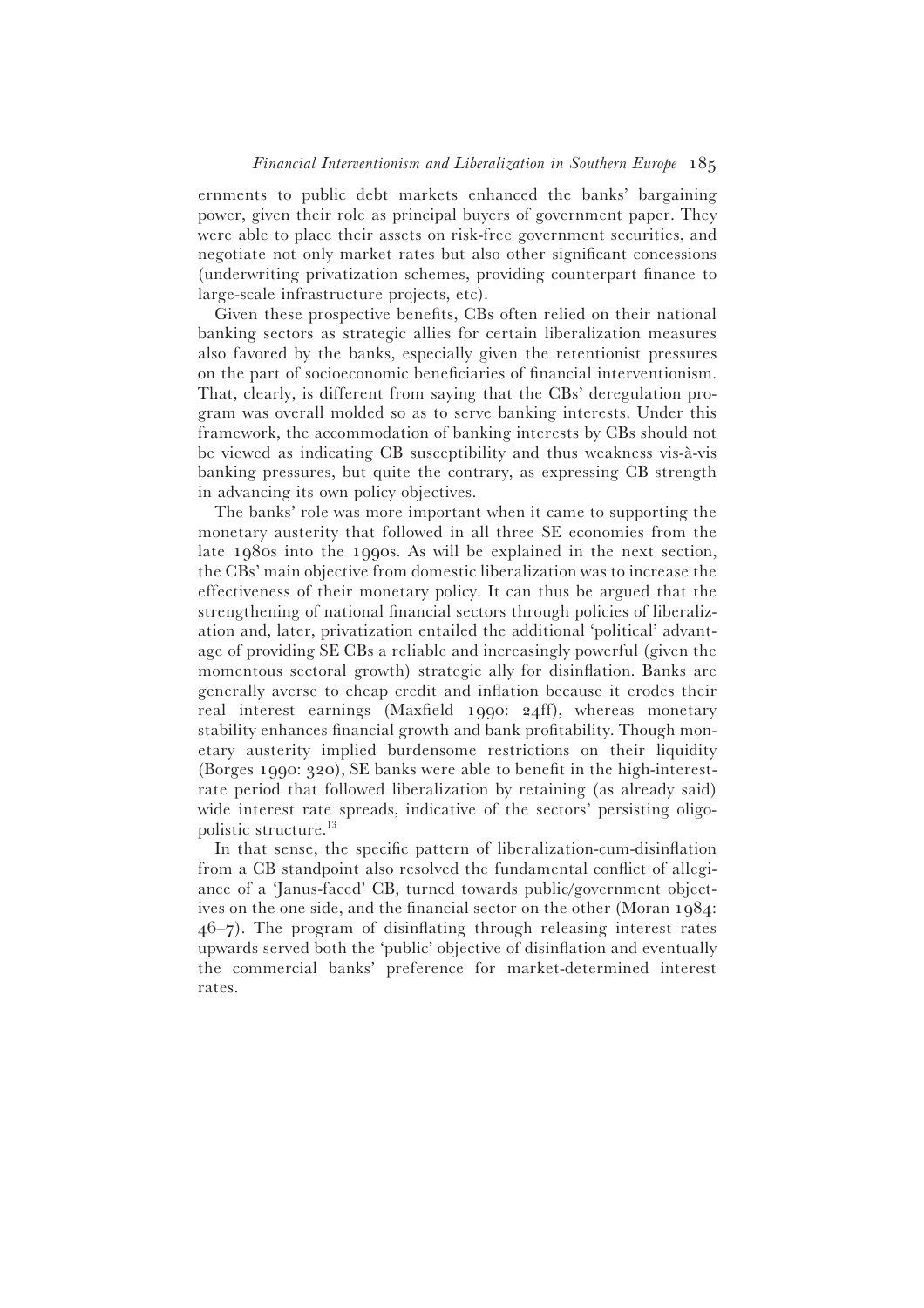The predominance of economic, especially macroeconomic, objectives in domestic financial liberalization has two main theoretical implications. First, it demonstrates the vital link between financial liberalization and monetary stabilization (as will be further elaborated). And second, it points out the state-driven character of reform, financial liberalization being promulgated by state authorities, the CB in particular.

The state-driven character of the reform contradicts the standard view that sees socioeconomic interests as the crucial push factors for liberalization. For example, echoing rent-seeking approaches, Haggard (1990: 260–1) sees economic reforms including financial liberalization as responsive to particularistic collective interests and thus potentially modeled in terms of group conflict or collective action problems. Such interests (with the part exception of banks, as already discussed) had very limited if any role to play. First, the main direct gainers of credit liberalization were confined to the public as depositors (who under the high-inflation interventionist regime had to put up with negative real deposit rates, subsidizing the cheap lending rates for favored production categories) and trade (which – considered unproductive – was penalized with higher lending rates). Depositors, being dispersed, suffered an obvious collective action problem, which made it impossible for them to organize. The trade sector's power, on the other hand, was hugely offset by the accumulated influence of the status quo interests and socioeconomic losers from credit liberalization. These included manufacturing industry and the handicraft sector, exporters, and farmers, all of which were especially vocal groups, well entrenched after several decades of preferential financial treatment under the interventionist regime (Pagoulatos 2000). Second, socioeconomic group pressures in any case confronted the notoriously esoteric, close, unilateral and exclusive patterns of monetary policymaking exercised by CBs over issues falling within their own jurisdiction, rarely open to public debate and safeguarded as the CBs' own exclusive preogative (Moran 1984). Indeed the program of financial liberalization was framed and phrased in terms of the CBs' exclusive sphere of monetary policy responsibility, as the annual CB reports demonstrated.

We have so far examined SE reform in light of the main theses normally proposed to explain financial liberalization. We have rejected or seriously discounted the theses that liberalization resulted either from interest group or banking sector pressure, also by pointing out the CBs' institutional interest in the well being of their banking sector. We have thus established liberalization as a state- rather than society-driven reform. We have futher qualified the 'external constraint' thesis by arguing that it cannot be claimed to apply for Spain's early liberaliz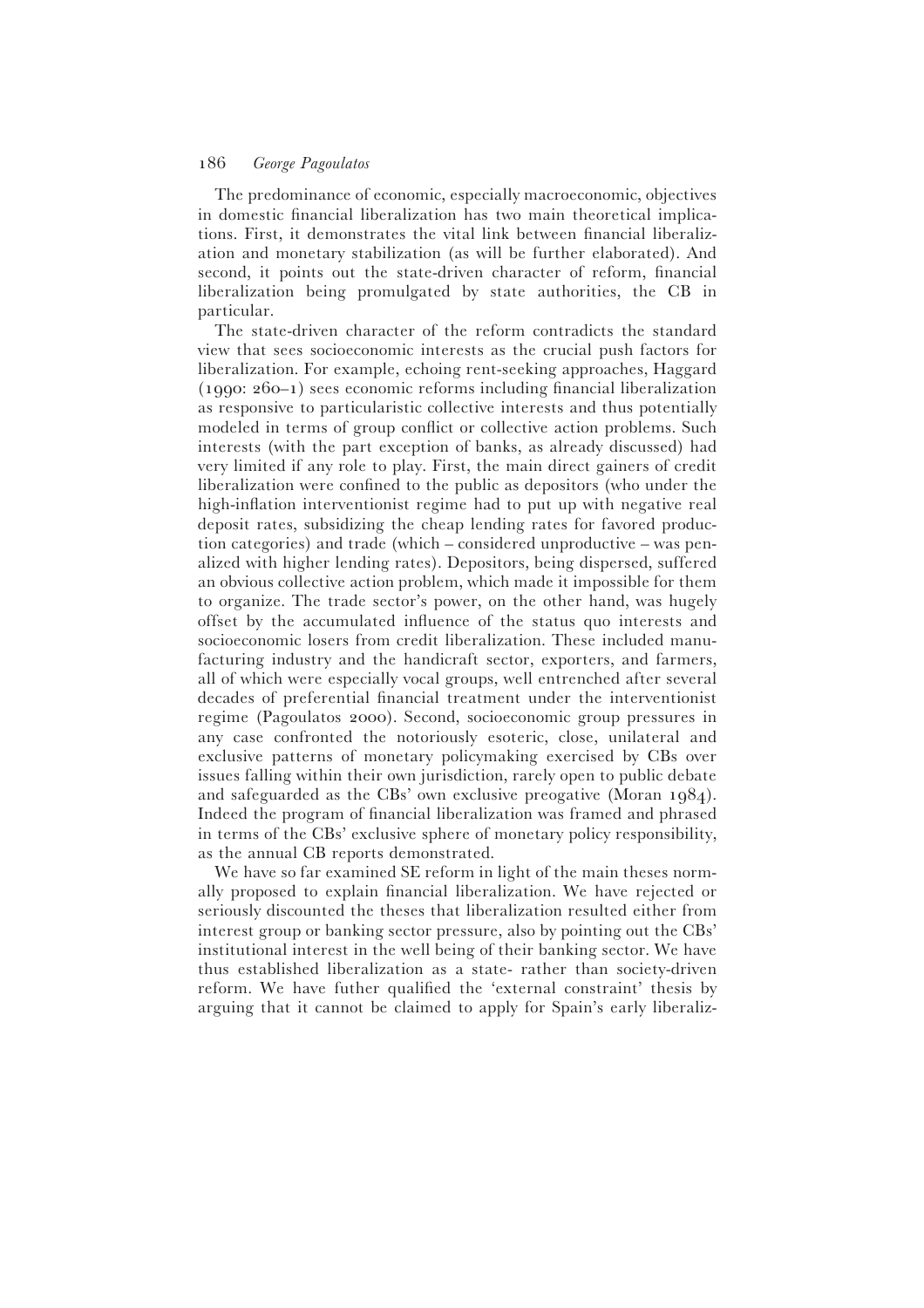ation. This brings us to the principal driving force of liberalization in all three countries, namely the CBs' programmatic effort for disinflation. Financial liberalization as precondition for effective disinflation predates the implementation of the EMU program (especially in the case of Spain) though the two programs overlap significantly.

### *CBs, governments, and the political economy of monetary austerity*

CBs favoured financial liberalization because it increased their policy autonomy towards government, improving their ability to conduct monetary policy unhindered by government interventions – though the completion of capital liberalization would surrender that autonomy to the international markets.14 The emergence of persistent deficits and inflation after the 1970s had dramatically altered the conditions for the effective exercise of monetary policy. For one thing, direct credit controls, the postwar state's leading stabilization instrument, were becoming increasingly incapable of stabilizing the economy: as public deficits were pushing money supply growth upwards, it was hard to control credit supply without changing the levels of the interest rate. Government-administered interest rates, however, prevented CBs from applying their own interest rate policy. Special rediscount lines (as in Spain until 1971) or special compulsory investment ratios (as in all three SE economies until liberalization) and the borrowers' recourse to the informal credit markets precluded the CB exercise of effective monetary control. Government securities forced upon the banking system at a government-determined interest rate forestalled the CB exercise of open market policy (that is, buying and selling government paper). In that framework, only a developed money market, the underlying CB view held, would allow effective control of monetary aggregates by enabling the CBs' regular unobstructed response to short-term liquidity changes. Liberalization removed the constraints of interventionism, allowing CBs to employ their indirect monetary policy instruments more effectively towards disinflation and to respond more flexibly to the restrictive conditions of the international markets (IMF 1995; Padoa-Schioppa  $1994$ .<sup>15</sup>

Of course, at least theoretically, interest rates could still be raised administratively within the interventionist framework of direct credit policy instruments, at levels high enough to satisfy the need for monetary harshness or corresponding to their estimated equilibrium prices. However, none of the three major actors involved (CB, government, later the European Commission) favoured this adjustment strategy, which hence never really entered the agenda in any of the three coun-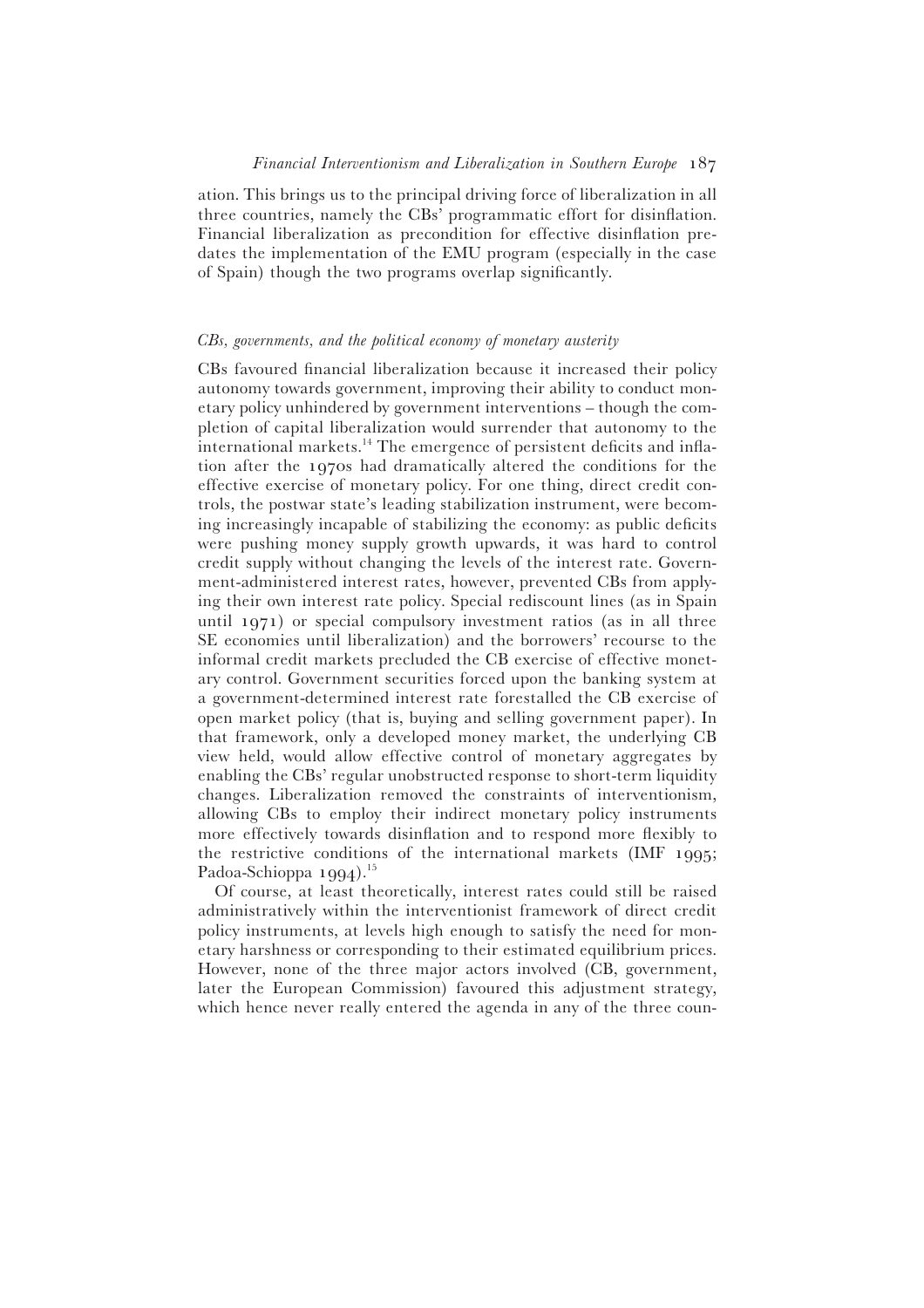tries. The Commission, in view of the single market program, encouraged complete (albeit gradual) financial liberalization. The CBs had internalized the orthodox view that only liberalized interest rates and market-determined allocation of finance (with the exception of some *ad hoc* quantitative ceilings whenever credit expansion threatened overheating) would allow the necessary monetary policy leeway and flexibility to rip the inflation out of the system. Administered interest rates, even if fixed at disinflationary levels, would keep monetary policy subject to constant political bargain and government-imposed objectives, as they had done throughout the interventionist period. Thus credit liberalization also served the long-held CB pursuit for more political and policy autonomy from government. From its own standpoint, and given the pressing need to proceed with stabilization, the government also had some interest in doing so by setting interest rates free (thus shifting the responsibility and blame for monetary stringency to the CB) rather than raising them administratively (which would have burdened government with the political cost of disinflation).

There is considerable evidence of the programmatic intention of SE CBs to liberalize in order to acquire better use of monetary instruments against inflation. Probably the first such evidence is contained in the Bank of Spain report for 1974, which forcefully stated the (monetarism-inspired) targeting of monetary aggregates as its main intermediate objective:16

The monetary policy objectives pursued by the Spanish monetary authorities are centrered in obtaining a fixed rate of growth of the available liquidity . . . Given the tight dependence between liquidity of the monetary system, private sector financing, and interest rates, it is practically impossible to define independent objectives for every one of these variables. The first implication of this is that, whatever the importance assigned to every one of these variables, the control of all of them must pass from the direct manipulation by the authorities of one only and the indirect determination of the other two. In that respect, the Spanish solution, which coincides with that of several other countries, consists in exercising control over the liquidity of the monetary system. All recent reforms in the implementation of monetary policy have been directed towards allowing and improving the control of that variable (Banco de España 1974: 115).

As a Bank of Spain paper explained several years later, 'the nonexistence of freely formed interest rates precluded selecting either the money stock or interest rates as the intermediate target of monetary policy' (Pellicer 1993: 33). From the second half of the 1980s, the endorsement of monetary adjustment via liberalization became regular in all SE CB reports. For example, the Bank of Greece annual report, after describing the deregulation policies abolishing direct administra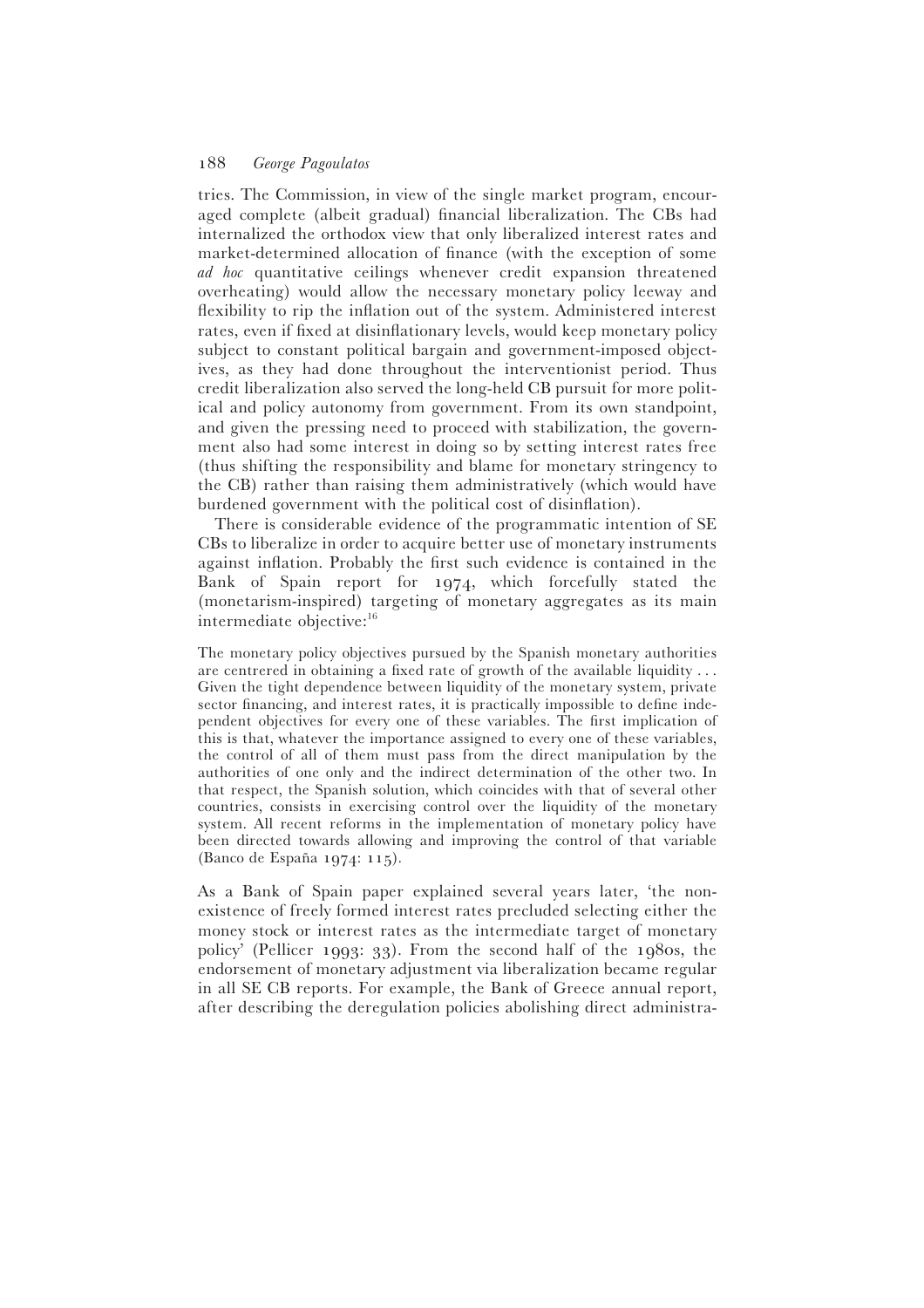tive credit controls and fixed interest rates, stated: 'These [liberalization] measures have expanded the Bank of Greece's ability to exercise effective monetary control . . . in pursuit of replacing direct with indirect monetary controls' (Bank of Greece 1987: 37).<sup>17</sup> On the money market it said: 'The reduction of the public sector's borrowing requirement . . . combined with the government's recourse to the non-bank money and capital market . . . enable better control of money supply and of the liquidity of the credit system and the economy' (Bank of Greece 1987: 42). The next year's report left no doubt as to the use of liberalized interest rates for disinflation: 'More than the growth rate in money supply, high real interest rates offer safer evidence of the restrictive direction of monetary policy . . . [which] played the principal role in the successful outcome of the stabilization effort' (Bank of Greece 1988: 34). Two expert committee reports for Greek financial reform also contained such arguments (Harissopoulos Committee 1981; Karatzas Committee 1987). Similar pronouncements can be found in the reports of the CB of Portugal in the 1980s and early 1990s. Diagram 4's display of real short-term interest rates gives an indication of the severity of monetary stabilization.

Thus CBs pursued financial liberalization in order to strengthen their ability to conduct monetary policy, and eventually – by removing government actors from finance – their political autonomy. For that, CBs exploited their power of suasion toward government, as well as any windows of opportunity created by European pressure, domestic economic and financial conditions, government indecisiveness or internal divisions, and any backing that could be drawn on the part of the banking sector. For example, the Bank of Greece took advantage of an urgent balance of payments crisis in the aftermath of the 1985 elections, as well as a favorable conjuncture at both government and EC level, to decisively put liberalization on the agenda. At the same time, however, governments too had a positive stake in pursuing stabilization through extensive if not nearly exclusive reliance on monetary austerity. This strategy allowed them to retain a relative laxity in fiscal and structural reforms, two fields where the political cost of adjustment is particularly high.18 All three SE economies in the second half of the 1970s and into the 1980s carried an extensive and highly corporatistic public enterprise sector, high public deficits, and labor market rigidity. Thus fiscal and structural adjustment involved far-ranging and politically costly reforms, especially if one considers the time lag with which fiscal tightening and especially structural reforms produce their efficiency results, as opposed to the short-term emergence of their sociopolitical cost.

Contrary to fiscal and structural adjustment, stabilization via mon-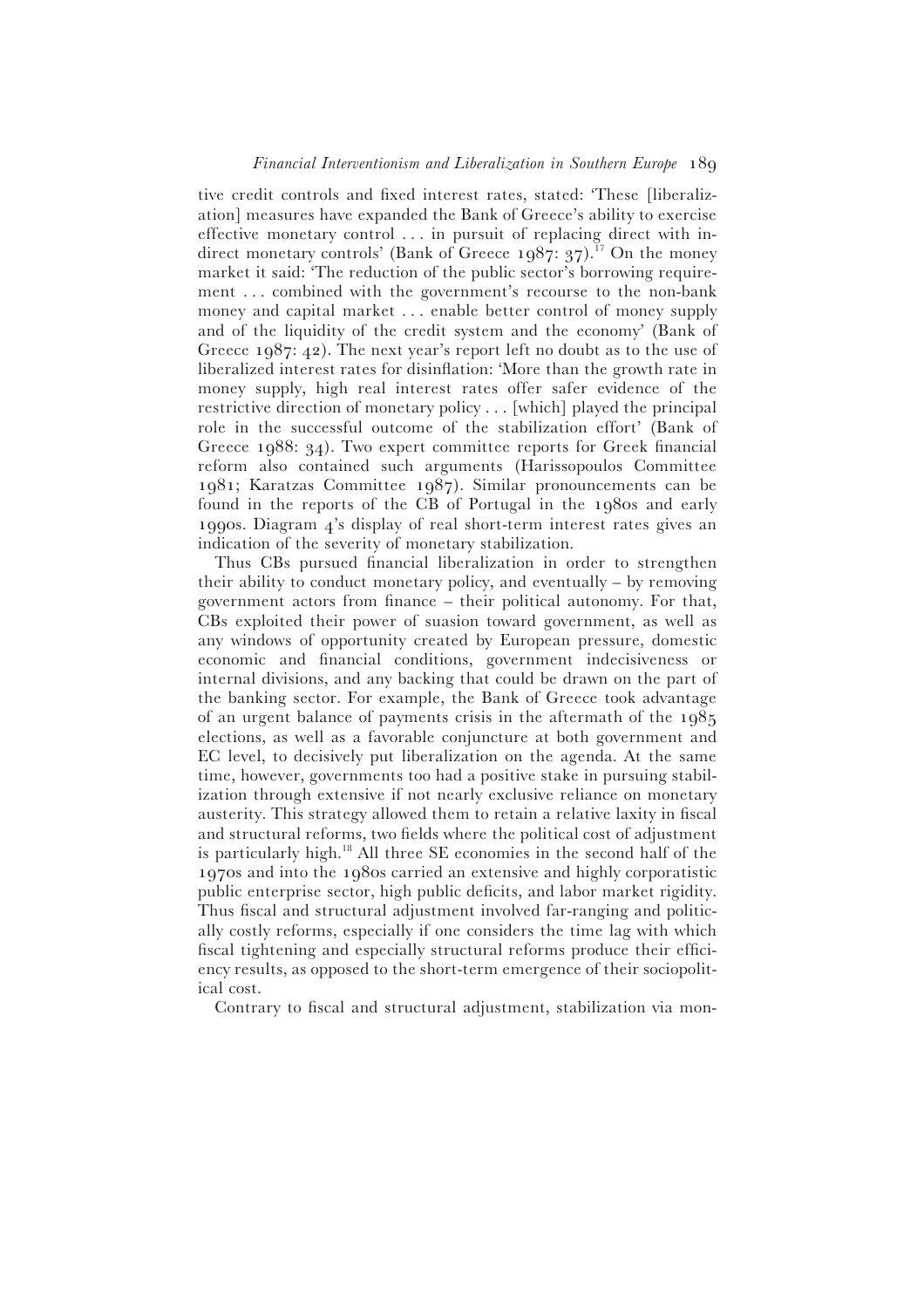

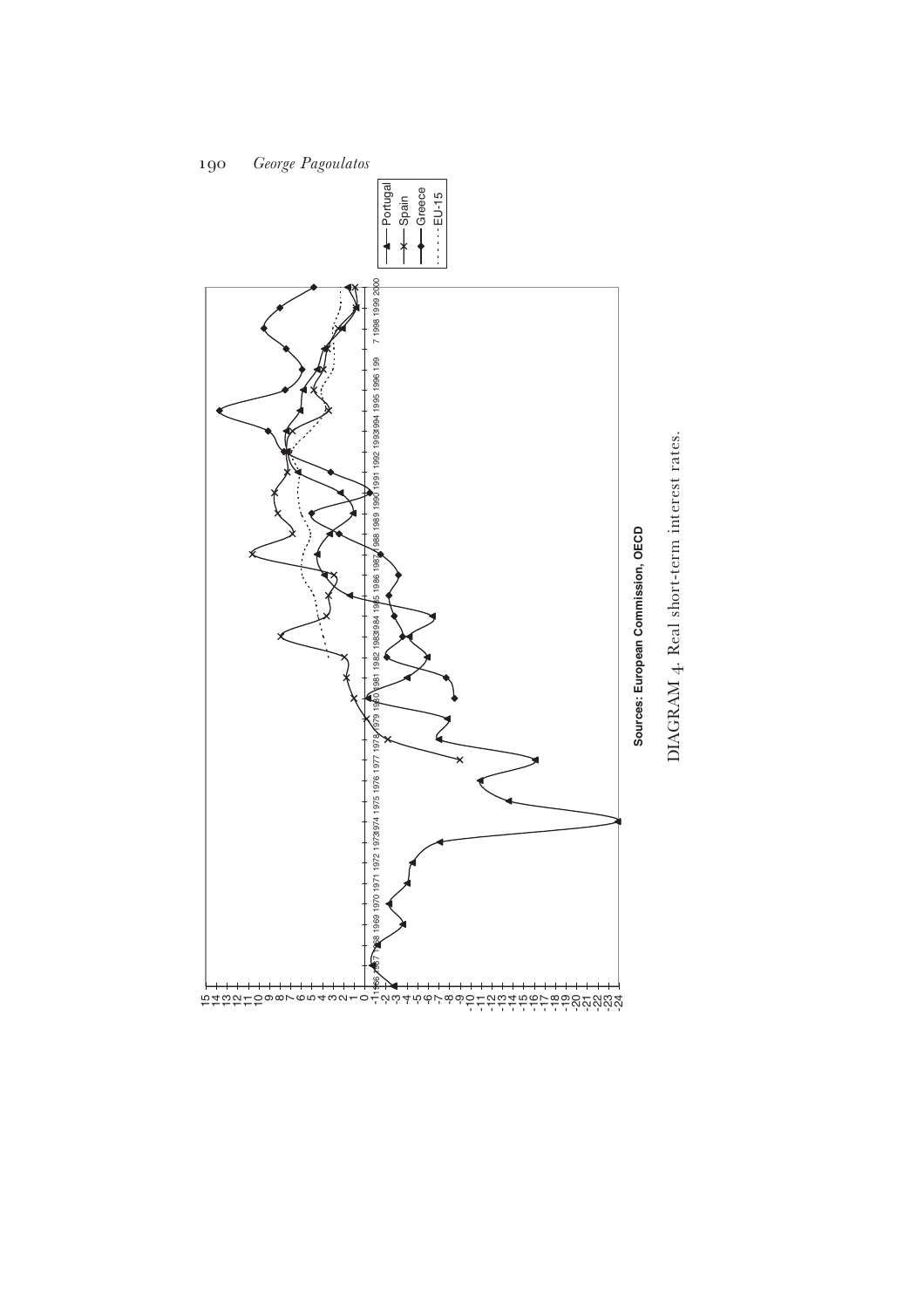etary austerity (that is, a real appreciation of the currency and high interest rate differentials relative to the EMS basket of currencies) is politically attractive also because it allows the stabilization cost to be distributed in an apparently indiscriminate manner, saving government from hard redistributive choices (Pérez 1997:  $39-40$ ). That is of course far from saying that disinflation is costless. High interest rates squeeze demand for credit and raise the cost of private sector debt servicing, suppressing business expansion. A 'hard' currency is detrimental for the tradeables sector of the economy. However, compared to fiscal and structural adjustment, monetary austerity in a regime of liberalized interest rates is the stabilization strategy that politically implicates government to the relatively lowest extent, as interest rates are supposedly determined by the market as a result of the CB's monetary policy. Notably, this strategy allows a government to shift part of the political cost of adjustment to its CB through an implicit tactic of scapegoating (cf. Woolley 1984: 191ff). The higher the perceived CB strength, the more the chances the CB would be regarded as responsible for the policies of monetary austerity.

Phrased differently, SE governments undertook monetary austerity (and financial liberalization as its necessary precondition) under the pressure or 'moral suasion' of their CBs as a 'self-binding' strategy for compensating for the expansionary effects of fiscal policy (cf. OECD, Spain 1989: 34) or for implementing stabilization while eschewing a bolder curtailment of public spending.<sup>19</sup> This interpretation is especially strong for the cases of Portugal, whose fiscal convergence towards EU levels began in the late 1980s, and Greece where (despite the 1985–87 stabilization) fiscal laxity persisted well into the 1990s  $(Diagram 5)$ . Admittedly, as Pérez contends, the argument appears less convincing for Spain whose public deficits and debt remained close to EU levels through the 1980s and 1990s. Given the moderate aggravation of the fiscal front then, the intensity of monetary austerity in Spain from the late 1980s through the 1990s could be regarded as particularly harsh, especially considering the entrenchment of unemployment at 20% levels. However, the disinflationary commitment remained unflinching as Spanish authorities, in view of the economy's heavily corporatistic structures, interpreted unemployment as structural not cyclical, advocating labor market liberalization instead of monetary relaxation (cf. OECD, Spain, 1992: 55ff; Boix 1998: 130ff). The relatively high overall growth rates of the second half of the 1980s also permitted a harsher disinflationary trade-off between growth and monetary stabilization.

While SE governments acceded to the necessity of monetary austerity to a degree that was proportionate to their own fiscal laxity, they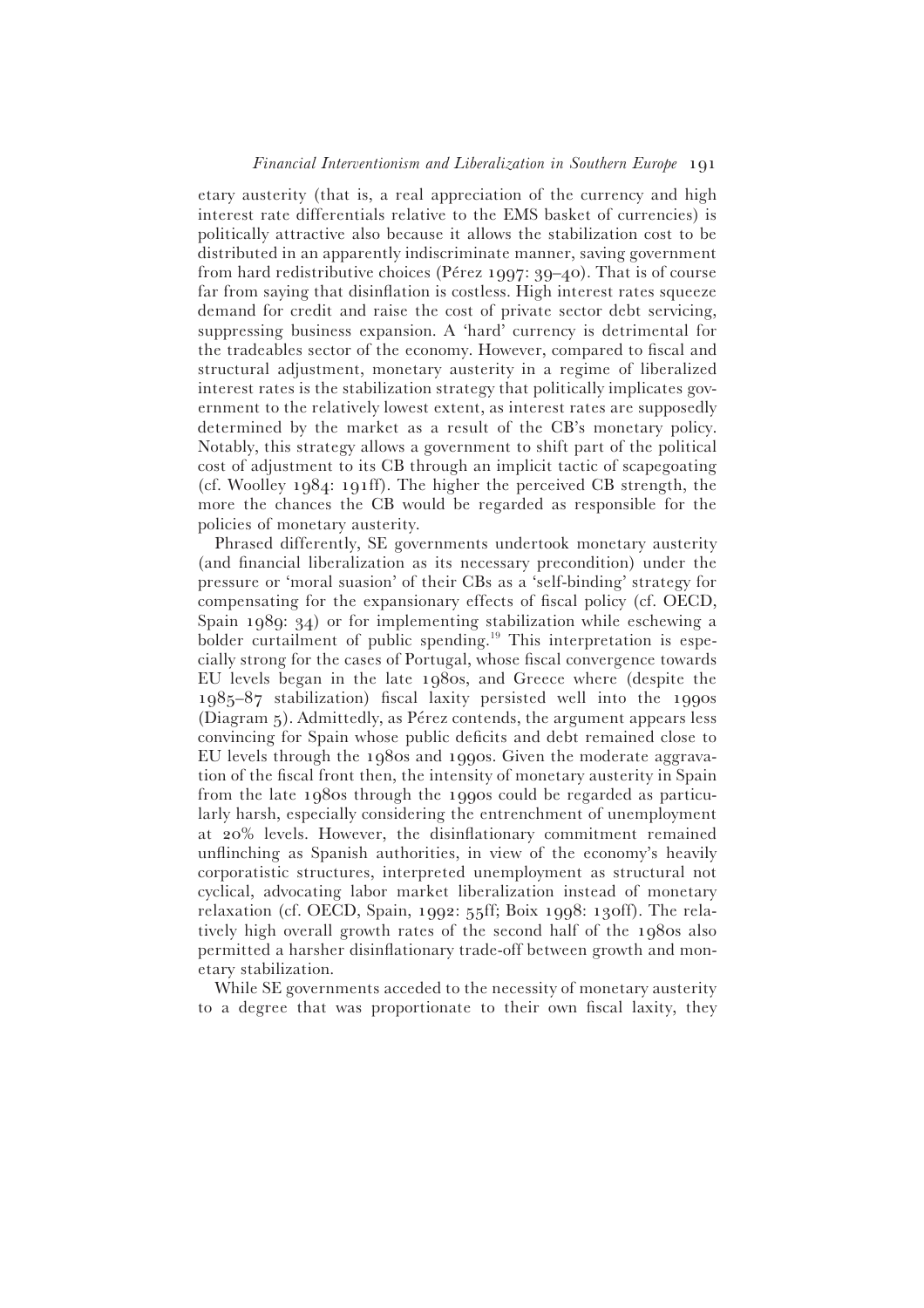![](_page_21_Figure_1.jpeg)

DIAGRAM 5. General Government Deficit (%GDP). DIAGRAM 5. General Government Deficit (%GDP).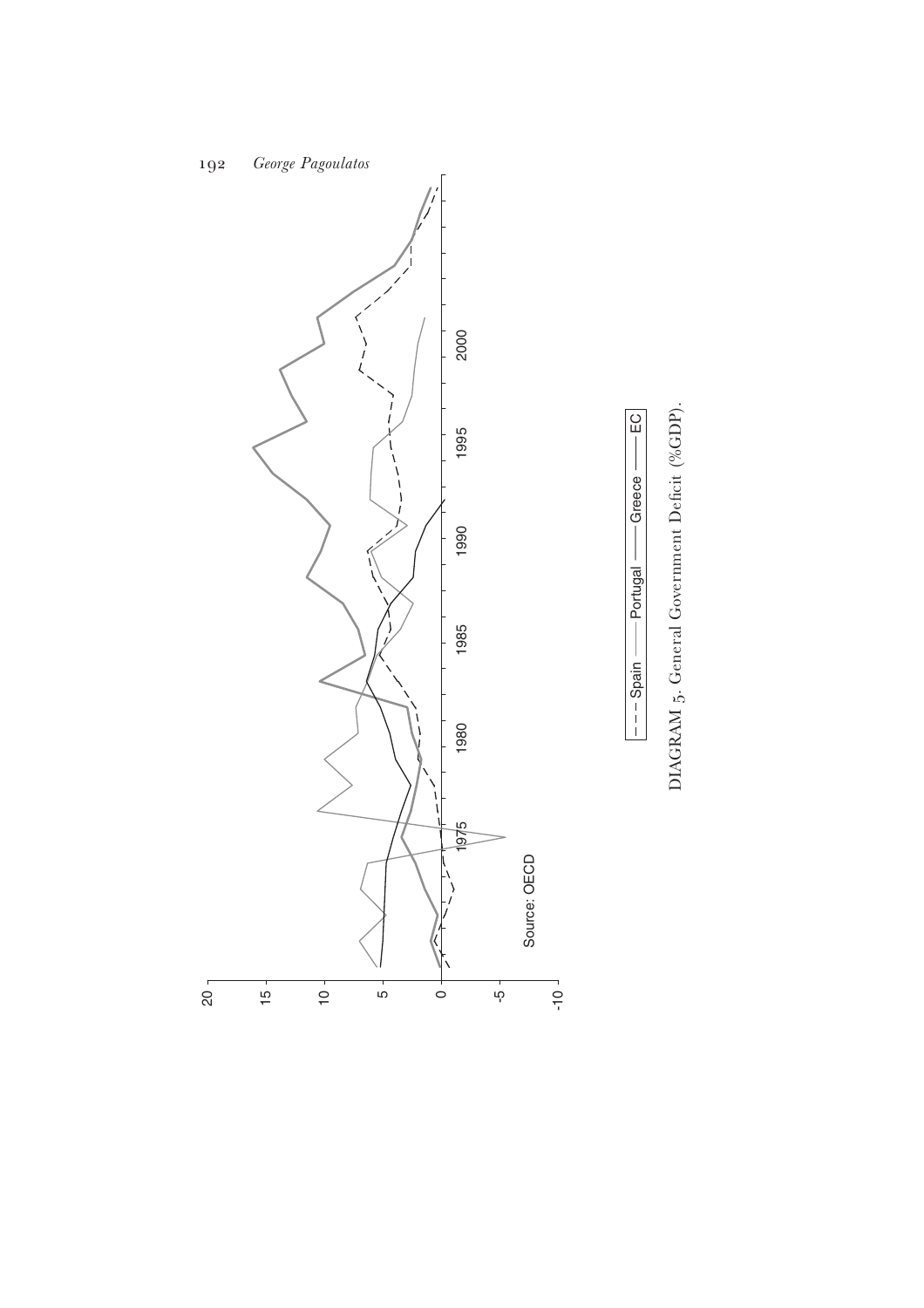patently tried to delay as much as possible their own financial detriment from monetary reform. The need to retain low debt-servicing costs operated as a serious brake to the expansion of financial liberalization (OECD, Spain, 1988: 43). Thus can be explained the survival of compulsory investment ratios on government securities until well into the first half of the 1990s (exhausting the Maastricht deadlines against privileged government recourse to finance) and the procrastination in the creation of a money market.<sup>20</sup>

Spain's monetary policy shift took place after the previous 'cheap credit' paradigm (cf. Hall 1993) had become part of the status quo to such an extent as to be blamed for the conspicuous policy failures. By the mid-1970s, when the Bank of Spain launched financial reform, the inflationary policies of monetary expansionism had been applied for several decades under Franco. As domestic macroeconomic conditions were aggravated in the 1970s, the aggravation was perceived as a crisis of the entire financial/monetary policy model rather than simply one of a conjunctural nature. Even more pronounced was the paradigm shift in Greece and Portugal.

An additional factor weighed heavily in the Bank of Spain's ability to initiate its reforms earlier and to pursue what could be characterized as perhaps excessive monetary austerity. This factor concerns the greater strength of the Spanish CB, compared to the CBs of postauthoritarian Greece and Portugal. The Bank of Spain was the only SE CB whose leading group of reformers under the Franco regime not only survived democratic transition but proceeded reinvigorated into the second half of the 1970s and through the 1980s and 1990s (see Perez 1997:  $118-$ 9). The consolidation in the Bank of Spain of that strong monetaristleaning technocratic elite representing 'change through continuity' afforded it a leading role in monetary and financial reform. Given its internal cohesiveness and crystallized agenda, the CB reformist elite commanded the influence that allowed it to win government approval for its policies. Moreover, the consensual character of the Spanish transition to democracy necessitated a symbolic breach with the Franquist past, which was served by the cross-party adoption of a Europeanizing agenda that identified liberalization with modernization (cf. Maravall 1993; Pérez-Diaz 1993: 20ff; Bermeo 1994; Alvarez-Miranda 1996). This afforded the Spanish CB vital leeway with government, exemplified in the adoption of financial liberalization as one of the major structural policies included in the 1977 Moncloa Pacts (OECD, Spain, 1980: 32). On the contrary, less strength and continuity characterized the CBs of Portugal and Greece during the 1970s and 1980s. In both countries political exigencies increased government control, imposing monetary expansion. The Bank of Portugal was nationalized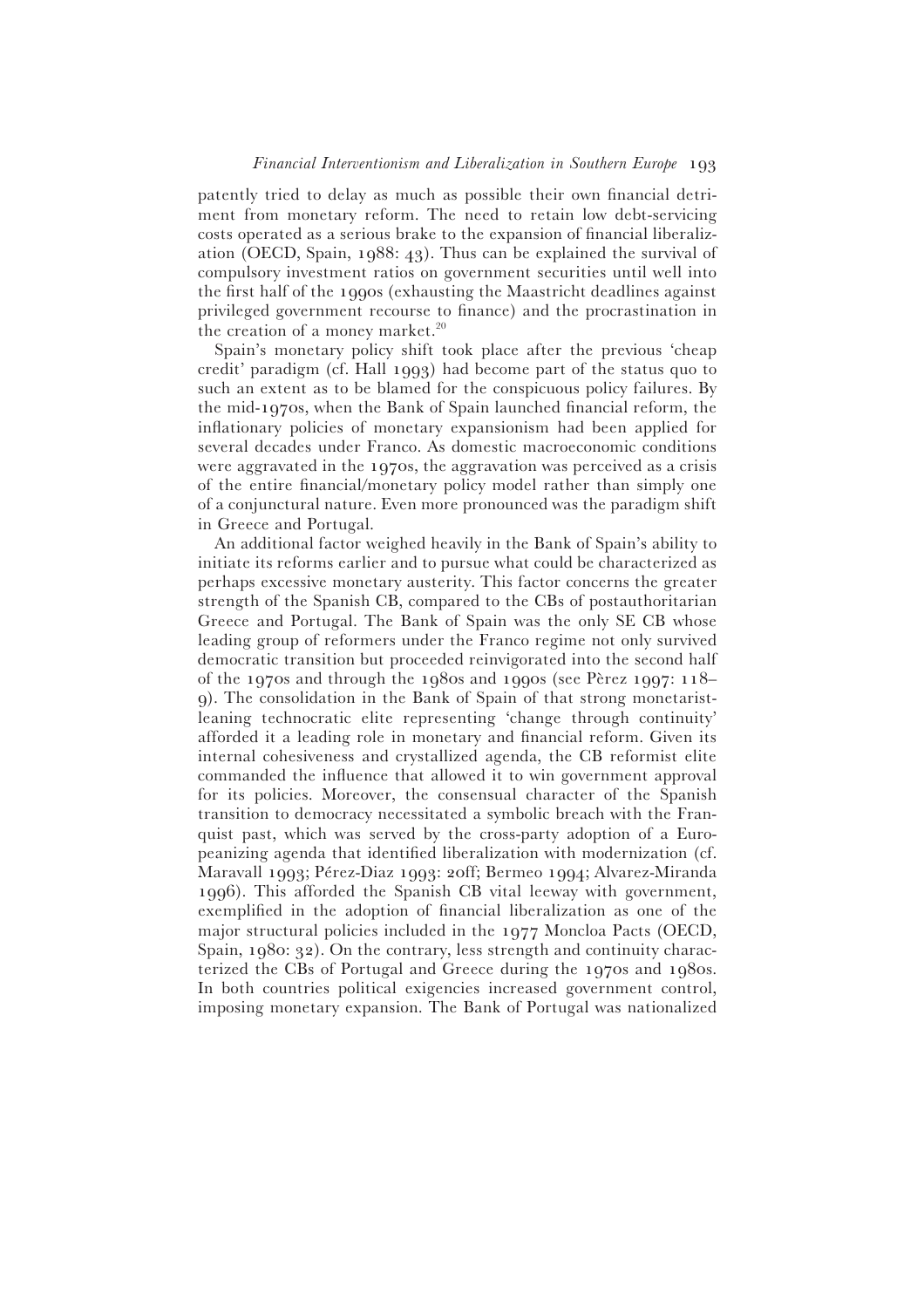in 1974, its functions redefined. The Bank of Greece, whose administration was replaced after the dictatorship, supported the reflation of the 1974–77 period, objected to that of the 1979–80 but was unable to contain it, while during 1981–84 it officially came under the Economy minister. In both countries, intensified electoral competition rendered the surrender of financial interventionism politically undesirable.

The above help to account for the power of suasion enjoyed by CBs vis-a`-vis government in their effort to apply monetary reform. Though they lacked the especially conducive circumstances enjoyed by the Bank of Spain, CBs in Greece and Portugal also emerged stronger in the environment of the second half of the 1980s. Their significant macroeconomic divergence from the EU, combined with their governments' declared objective of adjustment (Greece's 1988–89 expansionist diversion notwithstanding), and framed by a European context of ascending monetarist ideas and policies and growing CB authority, bestowed CBs with increasing bargaining power towards their governments (cf. Dyson et al. 1995; Dyson and Featherstone 1996). Under these conditions, CBs were given the green light even by otherwise expansive governments to steer financial liberalization, economic stabilization and monetary adjustment. Thus, while CB strength is conventionally presented by the economic literature as being positively correlated with low inflation,<sup>21</sup> from a political viewpoint SE also points to the reverse causation: CBs in an inflationary environment, under their governments' auspices or mere tolerance, are in effect strengthened not weakened. The persistence of high inflation itself strengthens the role of CBs, forcing governments to allow them to acquire more effective monetary instruments in pursuit of disinflation.

### *Conclusion*

Contrary to standard accounts, we have argued that both financial interventionism and financial liberalization in Southern Europe did not result from interest group or sectoral pressure but corresponded to a state-driven pattern of reform in which CBs played a prominent role. However, both financial interventionism and liberalization, while principally serving broader economic stabilization and efficiency objectives, remained marked by a pursuit of political expediency and beneficial for banking interests. Political expediency can be attributed to the ultimate government control over both interventionism and liberalization – given the lack of CB independence prior to the EMU program leading to a system of independent CBs. The accommodation of banking was heavily associated with the pivotal policy role of the CBs and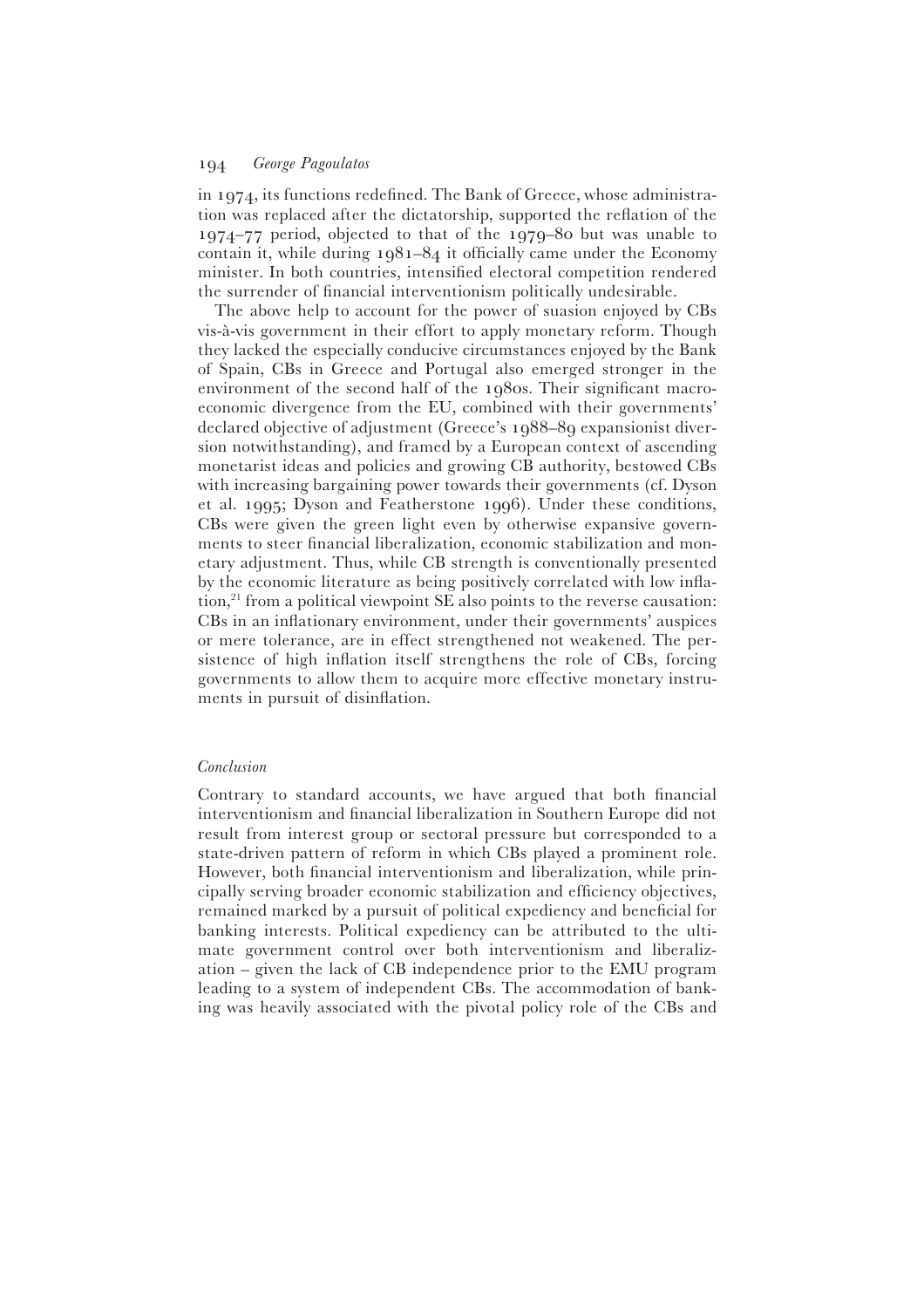their institutional commitment to the 'well being' of their financial sectors.

The CB accommodation of banking interests should not be exaggerated. If CBs implemented liberalization in a way as to alleviate the cost of adjustment for their banking sectors and even to increase their profit opportunities, this was to the extent to which it principally served their own dual purpose of controlling inflation and boosting their national banking sectors' strength. In their institutional capacity as banking supervisory authorities and guarantors of systemic stability, CBs encouraged bank profitability as a condition for enabling national banking sectors to survive in the single market by affording competitive interest rates. Even more so given the SE banking sectors' standing as the weakest and least competitive in the EU, and their aggravation by the industrial and financial crises of the late 1970s and early 1980s.

Though acknowledging that the shift to liberalization was rooted in the transformations of the international and European political economy over the 1970s and 1980s, we have offered evidence to considerably qualify the mainstream argument that views domestic financial liberalization simply in terms of adjustment to the external constraint. Such evidence is provided by Spain's early liberalization and by the employment of domestic liberalization by CBs as a vital precondition for the effectiveness of their disinflationary effort.

#### **NOTES**

- 1. Nearly every mainstream economic development book of the early postwar decades communicated the conventional wisdom of state-directed or state-assisted economic development via industrialization. See, for example, Meier (1989).
- 2. For Greece, the argument is developed in Pagoulatos (2003).
- 3. This was not only because of a tendency towards balanced budgets excluding investment but also due to the extensive use of credit controls for monetary stabilization, and to a limited reliance on rediscounting facilities.
- 4. We distinguish *domestic* financial liberalization (the abolition of the institutions and instruments of national financial interventionism) from *external* financial liberalization (the liberalization of the capital account through the abolition of inward and outward capital and foreign exchange controls).
- 5. Spain joined the Exchange Rate Mechanism of the EMS for the first time in 1989, Portugal in 1992, and Greece in 1998. The deadline for the elimination of all remaining capital controls extended to the end of 1992 for Spain and July 1994 for Portugal and Greece; all made it in time.
- 6. Indeed, between 1971 and 1974 in Spain special rediscount lines were eliminated, and bank commissions and branch banking were liberalized. In 1974 deposit and lending rates of more than a two-year term were liberalized. Much bolder were the 1977 liberalization reforms, that included deregulation of certain longer-term interest rates, abolition of specific institutions of targeted credit, and steps towards developing a money market – which however remained limited until the second half of the 1980s (OECD, Spain, 1988: 53).
- 7. The characterization 'public goods' is not meant to discount the significant redistributive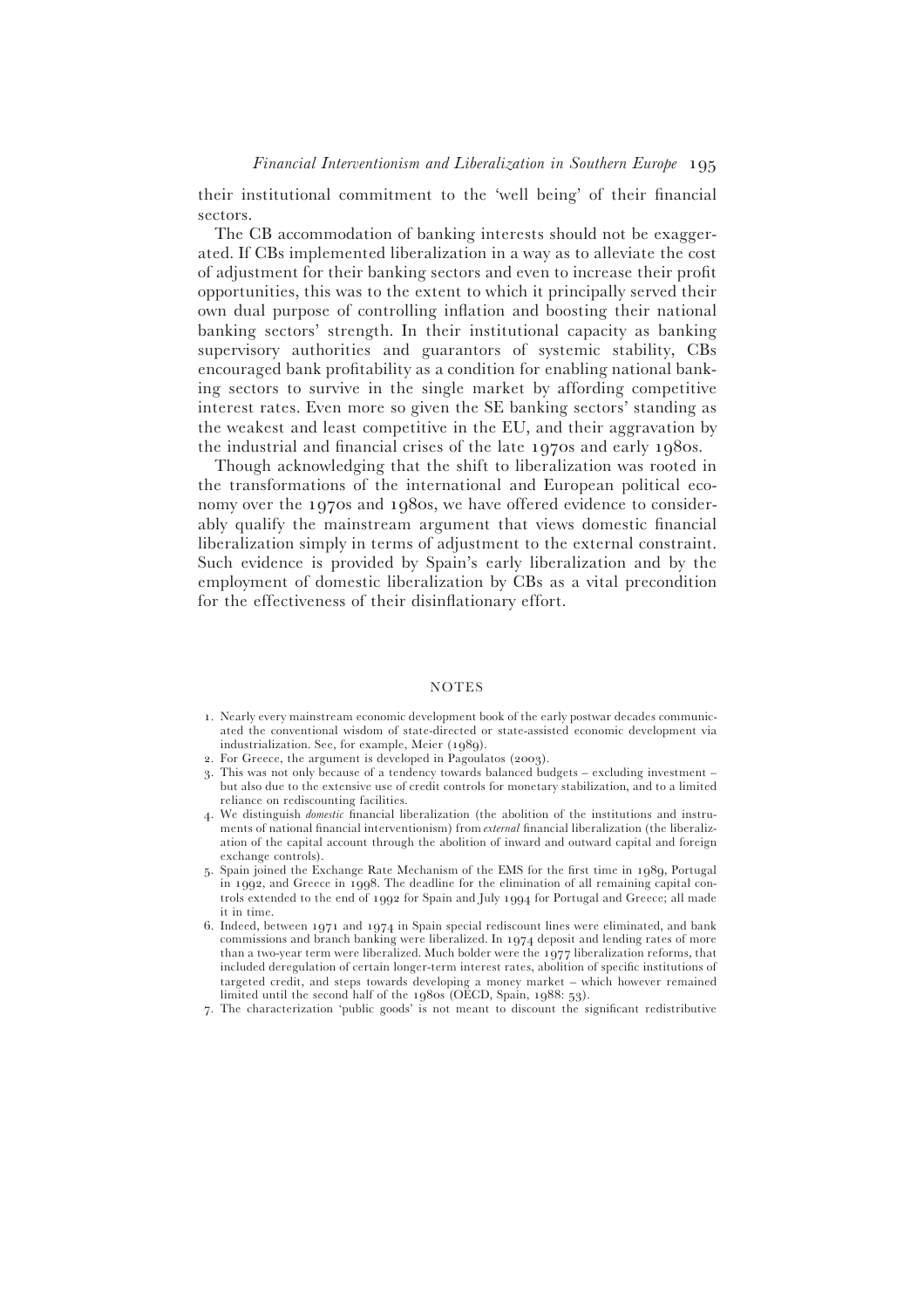implications that even 'universal' economic desiderata such as low inflation and economic growth are bound to carry.

- 8. Pérez invokes the adoption of monetary targeting by the Bank of Spain from as early as  $1973$ as argument for the Bank's ideological orientation. However, this is less impressive if one considers that Portugal began setting monetary targets in 1977, and Greece followed in 1979, and both continued to pursue expansionary or accommodative monetary policies until well into the 1980s.
- 9. The Bank of Spain itself until the late 1970s continued to justify its policy as pragmatic and middle of the road, as 'a middle course which could not lead to a deceleration of the inflationary process – nor to its uncontrollable acceleration – and which was hoped would not contribute to exacerbating the falling rate of economic activity and rising unemployment' (Banco de España 1979: 203).
- 10. Credit liberalization, combined with the banks' cartelized behavior, may have exacerbated the effects of the Spanish crisis: by raising industry's financial costs, it aggravated the effects of the energy shocks, leading many industrial firms to failure, which confronted the banks with a surging number of bad loans. The banking crisis that began in 1978 peaked between 1982–84, by which time half of the banks operating in 1977 had failed and had to be rescued (Caminal et al. 1993: 277). This crisis led the CB to temporarily defer its liberalizing intentions, but it also provided a justification for a more favorable treatment of Spanish banks in the second phase of liberalization.
- 11. In portugal, the nationalization of the entire banking system by the revolutionary regime of 1974 was devastating for the country's old banking oligarchy; the sector remained in state hands until the 1990s. Similarly in Greece, where most of the banking sector had been already under state control, the Karamanlis government in 1976 nationalized the second largest banking group, Commercial Bank. Only the Spanish privately owned banking sector remained practically intact after transition to democracy.
- 12. Overall, banks stand to lose from financial liberalization if under the restricted regime they were able to set interest rates by cartel collusion; they stand to gain if credit rates were determined by government. They can offset the competitive effects of liberalization if they continue to set interest rates through cartelization. The least efficient ones are bound to be disaffected if real competition erupts (usually through the entry of new market players) forcing them to narrow profit margins in order to withstand competition.
- 13. Only towards the mid-1990s did banking competition begin to take effect.
- 14. The weakening of CB autonomy by capital liberalization was the reason why SE CBs were not as favourable to external as they were to domestic liberalization – though they did appreciate the benefit of subjecting the government's fiscal and other policies to the constant disciplinary mechanism derived from a liberalized capital account. However, contrary to domestic liberalization which began earlier and in which CBs carried a central role, capital liberalization was exogenously imposed by the single financial market and EMU program, and thus CB skepticism was of lesser importance.
- 15. I am using this argument in the positive rather than the normative sense, as it is far from incontrovertible that liberalization is better for monetary control. The exact opposite may be argued: by allowing banks to begin to market credit aggressively liberalization is usually accompanied by rapid growth of monetary aggregates, which in the interventionist regime were strictly controlled. At the same time the demand for money tends to become unstable, which makes it rather difficult to use monetary aggregates as indicators of the monetary stance. For an excellent discussion see Gibson and Tsakalotos (1994).
- 16. The exact same extract was emphatically repeated the year after (Banco de España 1975: 141).
- 17. In personal interviews, an ex-governor and a former deputy governor of the Bank of Greece confirmed that the most important objective of domestic financial liberalization was to enable the CB to effectively implement monetary stabilization.
- 18. In the narrow sense, the high interest rates of monetary adjustment undermine fiscal stabilization by raising the cost of public debt – hence what is regarded as liberalization's 'disciplining' effect on public spending.
- 19. For example, the Bank of Greece report stated: 'the [restrictive] monetary policy of high real interest rates and relative exchange rate stability was and continued to be necessary for the stabilization of the economy until the necessary adjustments in fiscal policy and the reduction of pressures on the part of the public sector upon money and foreign currency markets' (Bank of Greece: 1988: 35).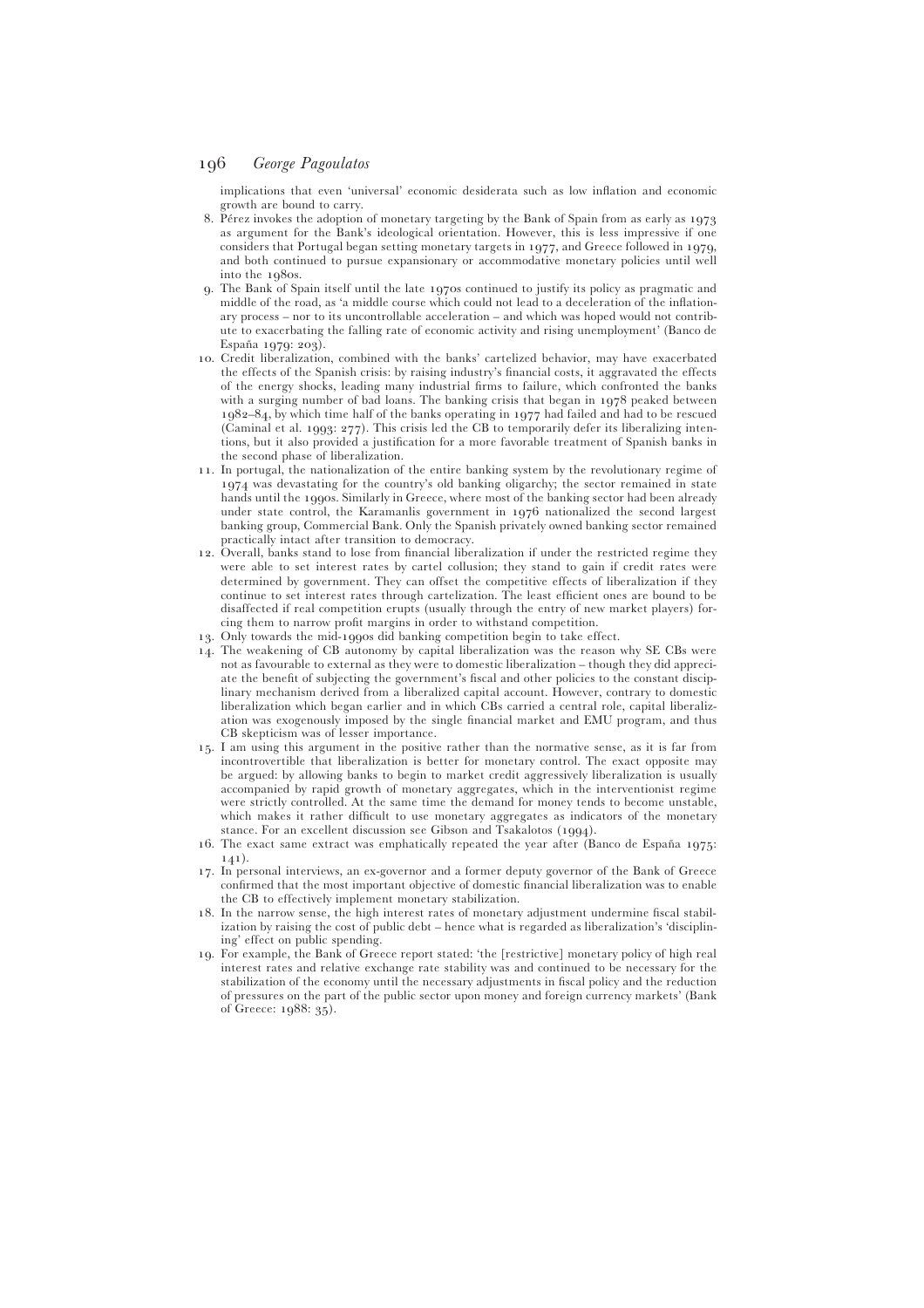- 20. In that Spain was the leader, Greece and Portugal following with a time lag of several years. Initially, the money market was exclusively an interbank market; a secondary market for the sale of government securities to the public (mostly under repurchase agreements) did not begin to develop until after the mid-1980s. Even more delayed was the decision of government authorities to issue their securities at market rates, as well as the activation of a secondary market in medium and longer-term debt – which only began after inflation de-escalated.
- 21. See, for example, Grilli et al. (1991); Cukierman (1992); Alesina and Summers (1993).

#### REFERENCES

Alesina, A. and L. H. Summers (1993) 'Central Bank Independence and Macroeconomic Performance: Some Comparative Evidence', *Journal of Money, Credit and Banking*, 25(2): 151–62. Alvarez-Miranda, B. (1996) 'On the Edge of the Community: Southern European Political

Debates on Membership', *South European Society and Politics*, 1(2): 206–28.

- Amsden, A. (1992) 'A Theory of Government Intervention in Late Industrialization', in L. Putterman and D. Rueschemeyer (eds.) *State and Market in Development. Synergy or Rivalry?*, Boulder: Lynne Rienner.
- Banco de España (1974) *Informe Anual 1973*, Madrid: Banco de España (in Spanish).
- Banco de España (1975) *Informe Anual 1974*, Madrid: Banco de España (in Spanish).
- Banco de España (1979) *Informe Anual 1978*, Madrid: Banco de España (in Spanish).
- Bank of Greece (1987) *Annual Report of the Governor for 1986*, Athens: Bank of Greece (in Greek).
- Bank of Greece (1988) *Annual Report of the Governor for 1987*, Athens: Bank of Greece (in Greek).
- Bennett, C. J. (1991) 'Review article: what is policy convergence and what causes it?', *British Journal of Political Science*, 21: 215–33.
- Bermeo, N. (1994) 'Sacrifice, sequence and strength in successful dual transitions: lessons from Spain', *Journal of Politics*, 56(3): 601–27.
- Boix, C. (1998) *Political Parties, Growth and Equality*, Cambridge: Cambridge UP.
- Borges, A. M. (1990) 'Portuguese Banking in the Single European Market', in J. Dermine (ed.) *European Banking in the 1990s*, Oxford: Blackwell.
- Branson, W. H. (1990) 'Financial market integration, macroeconomic policy and the EMS', in C. Bliss and J. Braga de Macedo (eds.) *Unity With Diversity in the European Economy: The Community's Southern Frontier*, Cambridge: Cambridge UP.
- Caminal, R., J. Gaul, and X. Vives (1993) 'Competition in Spanish Banking', in *European Banking in the 1990s*.
- Caprio, G., I. Atiyas, and J. A. Hanson (1994) 'Policy issues in reforming finance: Lessons and strategies' in Caprio, Atiyas and Hanson (eds.) *Financial Reform. Theory and Experience*, Cambridge: Cambridge UP.
- César das Neves, J. L. (1996) 'Portuguese postwar growth: a global approach', in N. Crafts and G. Toniolo (eds.) *Economic Growth in Europe Since 1945*, Cambridge: Cambridge UP.
- Cukierman, A. (1992) *Central Bank Strategy, Credibility, and Independence: Theory and Evidence*, Cambridge MA: MIT Press.
- Dyson, K., K. Featherstone, and G. Michalopoulos (1995) 'Strapped to the mast: EC central bankers between global financial markets and regional integration', *Journal of European Public Policy*, 2(3): 465-87.
- Dyson, K. and K. Featherstone (1996) 'Italy and EMU as a 'Vincolo Esterno': Empowering the Technocrats, Transforming the State', *South European Society and Politics*, 1(2).
- Edey, M. and K. Hvdiding (1995) 'An Assessment of Financial Reform in OECD Countries', Paris: OECD Economic Department Working Paper No. 154.
- Eichengreen, B. (1996) *Globalizing Capital: A History of the International Monetary System*, Princeton: Princeton UP.
- Eichegreen, B. and J. A. Frieden (1994) 'The Political Economy of European Monetary Unification: An Analytical Introduction', in Eichengreen and Frieden (eds) *The Political Economy of European Monetary Unification*, Boulder: Westview.
- Ellis, H. S. (1964) *Industrial Capital in Greek Development*, Athens: Center of Economic Research.
- Forsyth, D. J. and T. Notermans (1997) 'Macroeconomic Policy Regimes and Financial Regulation in Europe, 1931–1994', in Forsyth and Notermans (eds) *Regime Changes. Macroeconomic Policy and Finance Regulation in Europe from the 1930s to the 1990s*, Providence: Berghahn Books.

Frieden, J. A. (1989) *Banking on the World*, New York: Blackwell.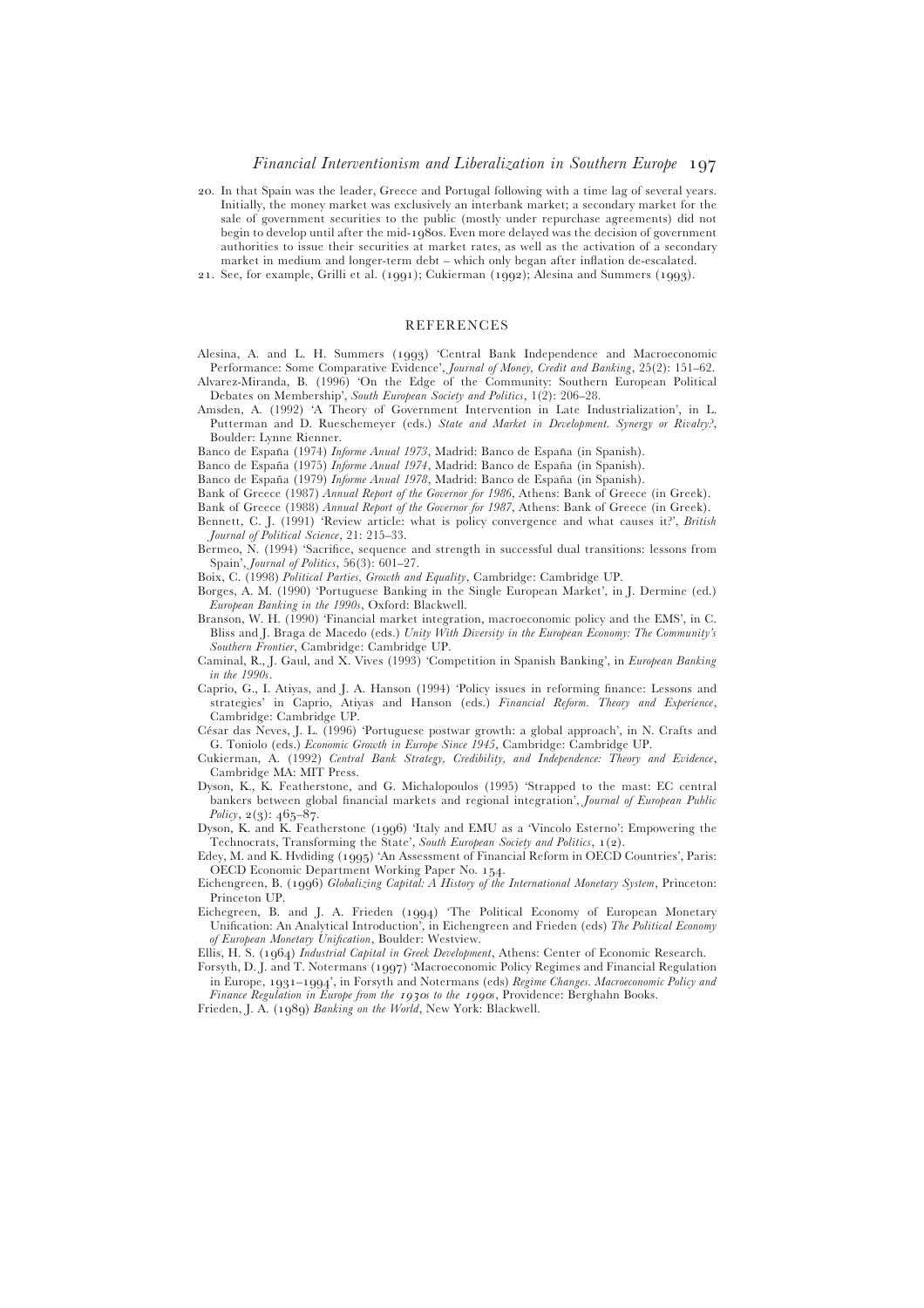Gibson, H. and E. Tsakalotos (eds) (1992) *Economic Integration and Financial Liberalization: Prospects for Southern Europe*, London: Macmillan.

Gibson, H. and E. Tsakalotos (1994) 'The Scope and Limits of Financial Liberalisation in Developing Countries: A Critical Survey', *Journal of Development Studies*, 30(3): 578–628.

Goodhart, C. (1995) *The Central Bank and the Financial System*, London: Macmillan.

Goodman, J. B. (1992) *Monetary Sovereignty: The Politics of Central Banking in Western Europe*, Ithaca NY: Cornell UP.

Grilli, V., D. Masciandaro, and G. Tabellini (1991) 'Political and monetary institutions and public financial policies in the industrial countries', *Economic Policy*, 6(13): 342–92.

Gros, D. (1993) 'Capital controls and capital market liberalization in Europe', in Jwa S. (ed.) *Monetary and Financial Policy Reforms: European Experiences and Alternatives for Korea*, Seoul: Korea Development Institute.

Gunther, R., H-J. Puhle, and N. Diamandouros (1995) 'Introduction', in Gunther, Diamandouros and Puhle (eds) *The Politics of Democratic Consolidation*, Baltimore: Johns Hopkins UP.

Haggard, S. (1990) *Pathways from the Periphery. The Politics of Growth in the Newly Industrializing Countries*, Ithaca: Cornell UP.

Haggard, S. and R. Kaufman (eds) (1992) *The Politics of Economic Adjustment*, Princeton: Princeton UP.

Haggard, S. and C. H. Lee (eds) (1995) *Financial Systems and Economic Policy in Developing Countries*, Ithaca: Cornell UP.

Haggard, S. and S. Maxfield (1993) 'Political Explanations of Financial Policy in Developing Countries', in Haggard, Lee, and Maxfield (eds) *The Politics of Finance in Developing Countries*, Ithaca: Cornell UP.

Halikias, D. J. (1978) *Money and Credit in a Developing Economy. The Greek Case*, New York: New York UP.

Hall, P. (1993) 'Policy Paradigms, Social Learning, and the State: The Case of Economic Policymaking in Britain', *Comparative Politics*, 25: 275–96.

Harissopoulos Committee (1981) *Summaries of Papers*, Athens: Bank of Greece (in Greek).

Helleiner, E. (1994) *States and the Reemergence of Global Finance*, Ithaca: Cornell UP.

IMF (International Monetary Fund) (1995) *The Adoption of Indirect Instruments of Monetary Policy*, IMF Occasional Paper 126, June.

Karatzas Committee (1987) *The Committee's Report for the Reform and Modernization of the Greek Banking System*, Athens: Hellenic Bank Association.

Kurzer, P. (1993) *Business and Banking. Political Change and Economic Integration in Western Europe*, Ithaca: Cornell UP.

Lukauskas, A. J. (1997) *Regulating Finance. The Political Economy of Spanish Financial Policy from Franco to Democracy*, Ann Arbor: University of Michigan Press.

Maravall, J-M. (1993) 'Politics and policy: economic reforms in Southern Europe', in L-C. Bresser Pereira, J-M. Maravall and A. Przeworski, *Economic Reforms in New Democracies*, Cambridge: Cambridge UP.

Maxfield, S. (1990) *Governing Capital: International Finance and Mexican Politics*, Ithaca: Cornell UP. Meier, G. M. (1989) *Leading Issues in Economic Development*, Oxford: Oxford UP.

Moran, M. (1984) *The Politics of Banking*, London: Macmillan.

OECD (. . .) *OECD Economic Surveys: Spain*, Paris: OECD.

OECD (. . .) *OECD Economic Surveys: Portugal*, Paris: OECD.

OECD (1992) *Banking Profitability*, Paris: OECD.

OECD (1997) *Bank Profitability*, Paris: OECD.

Padoa-Schioppa, T. (1994) 'Adapting Central Banking to a Changing Environment', in T. J. T. Balino and C. Cottarelli (eds) *Frameworks for Monetary Stability: Policy Issues and Country Experiences*, Washington DC: IMF.

Pagoulatos, G. (1999) 'European Banking: Five Modes of Governance', *West European Politics*,  $22(1): 68-94.$ 

Pagoulatos, G. (2000) 'Strength Without Independence: Central Bank and the Politics of Greek Financial Deregulation', *Current Politics and Economics of Europe*, 9(3): 330–59.

Pagoulatos, G. (2003) *Greece's New Political Economy, State, Finance and Growth from Postwar to EMU*, London: Palgrave Macmillan.

Pellicer, M. (1993) 'Functions of the Banco de España: An Historical Perspective', *Working Paper No.* 9330, Banco de España, Servico de Estudios.

Pérez, S. A. (1997) *Banking on Privilege. The Politics of Spanish Financial Reform*, Ithaca: Cornell UP. Pérez-Díaz, V. M. (1993) The Return of Civil Society, Cambridge: Harvard UP.